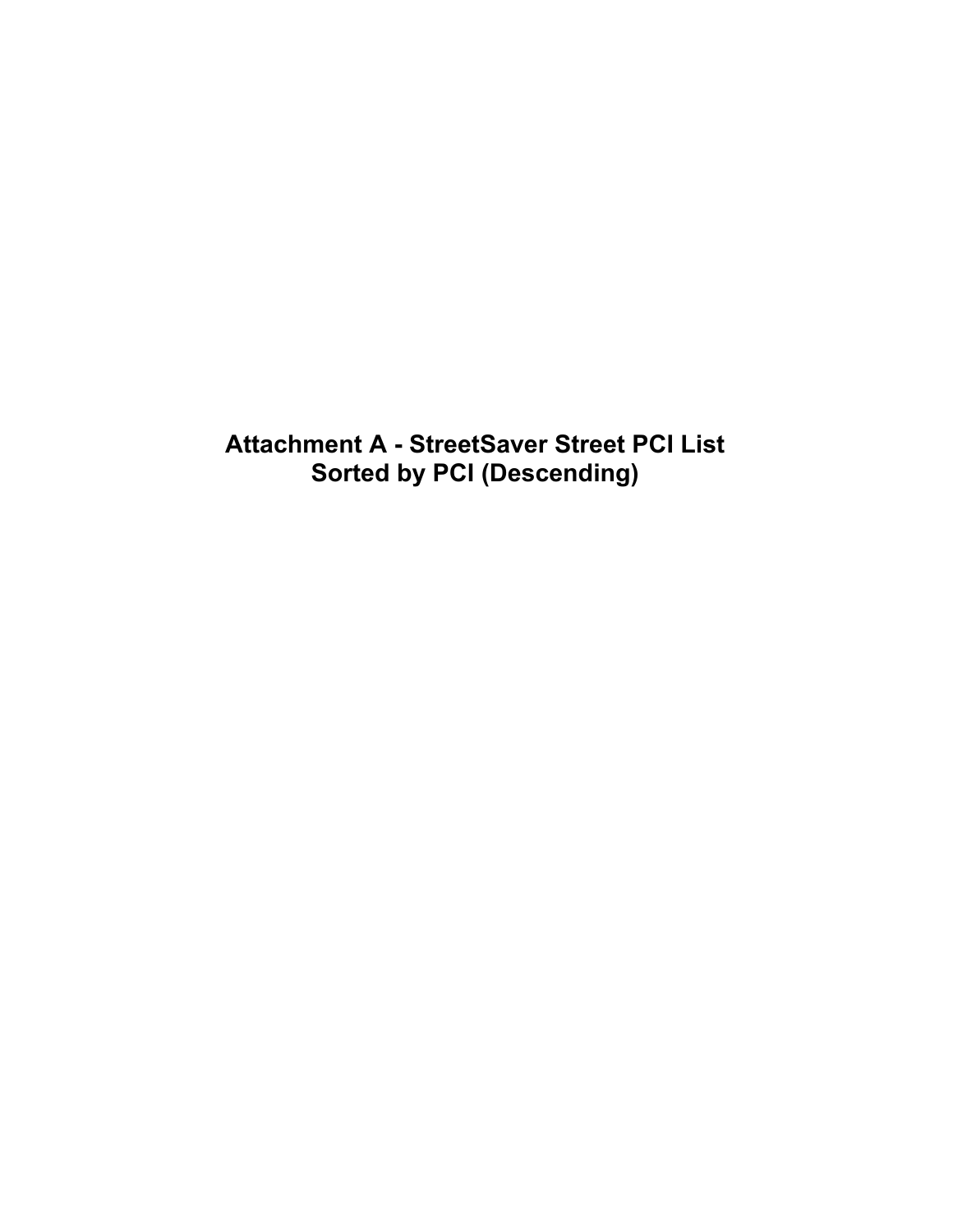## **Network PCI by Street Name (Descending PCI)**

|                  |     |                                      |                                    |                          |                   |    |                             |       |                                           | 2/18/2021 |
|------------------|-----|--------------------------------------|------------------------------------|--------------------------|-------------------|----|-----------------------------|-------|-------------------------------------------|-----------|
| <b>Street ID</b> |     | <b>Section ID Street Name</b>        | <b>From</b>                        | <b>To</b>                | Length Width Area |    | <b>Functional Class</b>     |       | <b>Surface Type Remaining Current PCI</b> |           |
|                  |     |                                      |                                    |                          |                   |    |                             |       | Life                                      |           |
| CALLMO           | 040 | CALLE LA MONTANA                     | <b>CORTE DE ORO</b>                | <b>CORTE DEL CABALLO</b> | 1945              | 33 | 64185 C - Collector         | AC    | 24                                        | 97        |
| CALLMO           | 050 |                                      | CALLE LA MONTANA CORTE DEL CABALLO | PASEO DEL RIO            | 450               | 33 | 14850 C - Collector         | AC    | 24                                        | 97        |
| <b>ASCOTC</b>    | 010 | <b>ASCOT CT</b>                      | W END                              | <b>ASCOT DR</b>          | 890               | 29 | 25810 R - Residential/Local | AC/AC | 38                                        | 95        |
| <b>ASCOTD</b>    | 010 | <b>ASCOT DR</b>                      | W END                              | <b>ASCOT PL</b>          | 560               | 33 | 18480 R - Residential/Local | AC/AC | 38                                        | 95        |
| <b>ASCOTD</b>    | 020 | <b>ASCOT DR</b>                      | <b>ASCOT PL</b>                    | <b>ASCOT CT</b>          | 2200              | 29 | 63800 R - Residential/Local | AC/AC | 38                                        | 95        |
| <b>ASCOTD</b>    | 030 | <b>ASCOT DR</b>                      | <b>ASCOT CT</b>                    | 1145 E ASCOT CT          | 1145              | 33 | 37785 R - Residential/Local | AC    | 48                                        | 95        |
| <b>ASCOTP</b>    | 010 | <b>ASCOT PL</b>                      | <b>ASCOT DR</b>                    | E END                    | 270               | 29 | 7830 R - Residential/Local  | AC/AC | 38                                        | 95        |
| CEDARW           | 010 | <b>CEDARWOOD DR</b>                  | <b>RIMER DR</b>                    | <b>WHITETHORNE DR</b>    | 850               | 29 | 24650 R - Residential/Local | AC/AC | 38                                        | 95        |
| <b>CRTCAB</b>    | 010 | CORTE DEL CABALLO                    | S END                              | CALLE LA MONTANA         | 515               | 29 | 14935 R - Residential/Local | AC/AC | 38                                        | 95        |
| <b>IDLEWO</b>    | 010 | <b>IDLEWOOD CT</b>                   | <b>HARDIE DR</b>                   | E END                    | 575               | 32 | 18400 R - Residential/Local | AC/AC | 38                                        | 95        |
| <b>ARROY</b>     | 010 | <b>ARROYO DR</b>                     | W CITY LIMITS                      | THORNDALE PL             | 105               | 29 | 3045 R - Residential/Local  | AC/AC | 38                                        | 94        |
| <b>ARROY</b>     | 020 | <b>ARROYO DR</b>                     | <b>THORNDALE PL</b>                | <b>SULLIVAN DR</b>       | 865               | 29 | 25085 R - Residential/Local | AC/AC | 38                                        | 94        |
| ASHBR            | 010 | <b>ASHBROOK PL</b>                   | W END                              | <b>CAMINO RICARDO</b>    | 1425              | 29 | 41325 R - Residential/Local | AC/AC | 38                                        | 94        |
| <b>BOLLIN</b>    | 010 | <b>BOLLINGER CANYON</b><br><b>RD</b> | ST MARYS RD                        | <b>JOSEPH DR</b>         | 1725              | 27 | 46575 C - Collector         | AC    | 28                                        | 94        |
| CALLLM           | 060 | CALLE LA MESA                        | <b>CORTE PINON</b>                 | PASEO DEL RIO            | 635               | 37 | 23495 C - Collector         | AC/AC | 30                                        | 94        |
| CALLMO           | 030 | CALLE LA MONTANA                     | <b>CORTE AIRES</b>                 | <b>CORTE DE ORO</b>      | 300               | 33 | 9900 C - Collector          | AC/AC | 30                                        | 94        |
| CAMOPE           | 010 | <b>CAMINO PERAL</b>                  | <b>ALTA MESA</b>                   | <b>CAMINO PERAL</b>      | 1750              | 32 | 56000 R - Residential/Local | AC/AC | 38                                        | 94        |
| <b>CORLIS</b>    | 020 | <b>CORLISS DR</b>                    | <b>WAKEFIELD DR</b>                | <b>WOODSIDE DR</b>       | 1310              | 33 | 43230 C - Collector         | AC    | 23                                        | 94        |
| <b>CORLIS</b>    | 030 | <b>CORLISS DR</b>                    | WOODSIDE DR                        | <b>CAMINO RICARDO</b>    | 350               | 33 | 11550 C - Collector         | AC    | 23                                        | 94        |
| <b>CORLIS</b>    | 060 | <b>CORLISS DR</b>                    | YORK PL                            | <b>ASHFORD PL</b>        | 395               | 33 | 13035 C - Collector         | AC    | 23                                        | 94        |
| <b>CRTROY</b>    | 010 | <b>CORTE ROYAL</b>                   | PASEO DEL RIO                      | E END                    | 290               | 29 | 8410 R - Residential/Local  | AC/AC | 38                                        | 94        |
| <b>COCLEB</b>    | 050 | <b>COUNTRY CLUB DR</b>               | SOUTHARD CT                        | SANDRINGHAM SOUTH        | 1770              | 36 | 63720 C - Collector         | AC    | 23                                        | 94        |
| CRSBRD           | 020 | <b>CROSSBROOK DR</b>                 | <b>GREENFIELD DR</b>               | N END                    | 1430              | 32 | 45760 R - Residential/Local | AC    | 41                                        | 94        |
| <b>DANEFI</b>    | 015 | <b>DANEFIELD PL</b>                  | <b>CAMINO RICARDO</b>              | E END                    | 1590              | 29 | 46110 R - Residential/Local | AC/AC | 38                                        | 94        |
| <b>GREENF</b>    | 010 | <b>GREENFIELD DR</b>                 | <b>CAMINO RICARDO</b>              | <b>CROSSBROOK DR</b>     | 820               | 33 | 27060 R - Residential/Local | AC/AC | 38                                        | 94        |
| <b>GREENF</b>    | 020 | <b>GREENFIELD DR</b>                 | <b>CROSSBROOK DR</b>               | <b>CUMBERLAND LN</b>     | 445               | 33 | 14685 R - Residential/Local | AC/AC | 38                                        | 94        |
| GREENF           | 030 | <b>GREENFIELD DR</b>                 | <b>CUMBERLAND LN</b>               | LYNWOOD PL               | 700               | 33 | 23100 R - Residential/Local | AC/AC | 38                                        | 94        |
| LARCH            | 070 | <b>LARCH AV</b>                      | 1160 LARCH AVE                     | <b>SHUEY DR</b>          | 470               | 34 | 15980 C - Collector         | AC    | 23                                        | 94        |
| LARCH            | 080 | <b>LARCH AV</b>                      | <b>SHUEY DR</b>                    | PEMBROOK CT              | 1455              | 34 | 49470 C - Collector         | AC    | 23                                        | 94        |
| LARCH            | 090 | <b>LARCH AV</b>                      | PEMBROOK CT                        | <b>CAMINO PABLO</b>      | 905               | 34 | 30770 C - Collector         | AC    | 23                                        | 94        |
| <b>MORAGW</b>    | 010 | MORAGA WY                            | <b>IVY DR</b>                      | <b>MIRAMONTE DR</b>      | 295               | 52 | 15340 A - Arterial          | AC/AC | 38                                        | 94        |

MORAGA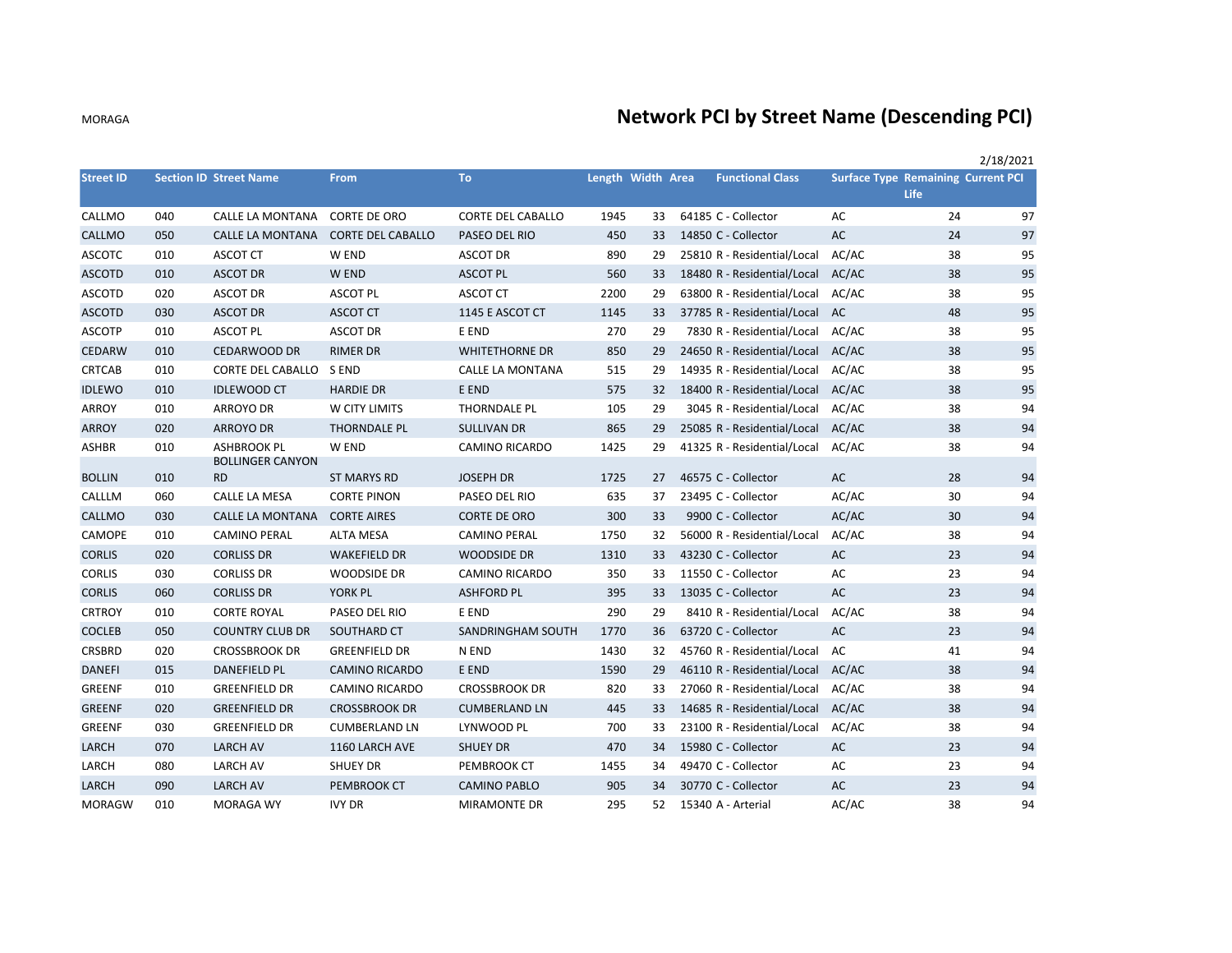| <b>Street ID</b> |     | <b>Section ID Street Name</b>                    | <b>From</b>             | To                    | Length Width Area |    | <b>Functional Class</b>       | <b>Surface Type Remaining Current PCI</b> | Life |    |
|------------------|-----|--------------------------------------------------|-------------------------|-----------------------|-------------------|----|-------------------------------|-------------------------------------------|------|----|
| <b>MORAGW</b>    | 020 | <b>MORAGA WY</b>                                 | <b>MIRAMONTE DR</b>     | <b>VILLA LN</b>       | 285               | 63 | 17955 A - Arterial            | AC/AC                                     | 38   | 94 |
| <b>MORAGW</b>    | 030 | <b>MORAGA WY</b>                                 | <b>VILLA LN</b>         | MORAGA VALLEY LN      | 1315              | 44 | 57860 A - Arterial            | AC/AC                                     | 38   | 94 |
| <b>MORAGW</b>    | 040 | <b>MORAGA WY</b>                                 | <b>MORAGA VALLEY LN</b> | <b>ST ANDREWS DR</b>  | 1100              | 52 | 57200 A - Arterial            | AC/AC                                     | 38   | 94 |
| <b>MORAGW</b>    | 050 | <b>MORAGA WY</b>                                 | <b>ST ANDREWS DR</b>    | <b>SCHOOL ST</b>      | 1450              | 46 | 66700 A - Arterial            | AC/AC                                     | 38   | 94 |
| <b>MORAGW</b>    | 060 | <b>MORAGA WY</b>                                 | <b>SCHOOL ST</b>        | <b>VIADER DR</b>      | 260               | 60 | 15600 A - Arterial            | AC/AC                                     | 38   | 94 |
| <b>MORAGW</b>    | 070 | <b>MORAGA WY</b>                                 | <b>VIADER DR</b>        | <b>MORAGA RD</b>      | 700               | 61 | 42700 A - Arterial            | AC/AC                                     | 38   | 94 |
| <b>NATALI</b>    | 010 | <b>NATALIE DR</b>                                | <b>CAMPOLINDO DR</b>    | LENELLE CT            | 705               | 33 | 23265 C - Collector           | AC                                        | 23   | 94 |
| <b>NATALI</b>    | 020 | <b>NATALIE DR</b>                                | LENELLE CT              | <b>LUCIA CT</b>       | 480               | 33 | 15840 C - Collector           | AC                                        | 23   | 94 |
| <b>NATALI</b>    | 030 | <b>NATALIE DR</b>                                | <b>LUCIA LN</b>         | <b>BLUMERT PL</b>     | 375               | 33 | 12375 C - Collector           | AC                                        | 23   | 94 |
| <b>NATALI</b>    | 040 | <b>NATALIE DR</b>                                | <b>BLUMERT PL</b>       | WOODFORD DR           | 600               | 33 | 19800 C - Collector           | AC                                        | 23   | 94 |
| <b>NATALI</b>    | 050 | <b>NATALIE DR</b>                                | <b>WOODFORD DR</b>      | <b>BUCKINGHAM DR</b>  | 300               | 33 | 9900 C - Collector            | AC                                        | 23   | 94 |
| <b>THARP</b>     | 010 | THARP DR                                         | N END                   | <b>RIMER DR</b>       | 885               | 28 | 26430 C - Collector           | AC                                        | 26   | 94 |
| <b>THARP</b>     | 020 | <b>THARP DR</b>                                  | <b>RIMER DR</b>         | <b>DEERFIELD DR</b>   | 555               | 33 | 18315 C - Collector           | AC                                        | 26   | 94 |
| <b>THARP</b>     | 030 | <b>THARP DR</b>                                  | DEERFIELD DR            | LAKEFIELD PL          | 445               | 33 | 14685 C - Collector           | AC                                        | 26   | 94 |
| <b>THARP</b>     | 040 | <b>THARP DR</b>                                  | LAKEFIELD PL            | REDFIELD PL           | 890               | 33 | 29370 C - Collector           | AC                                        | 26   | 94 |
| <b>THARP</b>     | 060 | <b>THARP DR</b>                                  | SPRINGFIELD PL          | <b>DEERFIELD DR</b>   | 635               | 33 | 20955 C - Collector           | AC                                        | 26   | 94 |
| <b>THARP</b>     | 070 | <b>THARP DR</b>                                  | DEERFIELD DR            | <b>BUTTERFIELD PL</b> | 355               | 33 | 11715 C - Collector           | AC                                        | 26   | 94 |
| <b>THARP</b>     | 080 | <b>THARP DR</b>                                  | <b>BUTTERFIELD PL</b>   | <b>CAMINO PABLO</b>   | 315               | 33 | 10395 C - Collector           | AC                                        | 26   | 94 |
| <b>TURK</b>      | 010 | <b>TURK DR</b>                                   | <b>DRAGER DR</b>        | N END                 | 130               | 32 | 4160 R - Residential/Local    | AC/AC                                     | 38   | 94 |
| WARFIE           | 010 | <b>WARFIELD DR</b>                               | <b>CORLISS DR</b>       | ECHO HILL LN          | 495               | 29 | 14355 R - Residential/Local   | AC/AC                                     | 38   | 94 |
| WARFIE           | 020 | <b>WARFIELD DR</b>                               | <b>ECHO HILL LN</b>     | <b>RAVEN HILL LN</b>  | 755               | 29 | 21895 R - Residential/Local   | AC/AC                                     | 38   | 94 |
| WARFIE           | 030 | <b>WARFIELD DR</b>                               | <b>RAVEN HILL LN</b>    | N END                 | 1200              | 29 | 34800 R - Residential/Local   | AC/AC                                     | 38   | 94 |
| <b>YORK</b>      | 010 | YORK PL                                          | <b>CORLISS DR</b>       | N END                 | 200               | 32 | 6400 R - Residential/Local    | AC/AC                                     | 38   | 94 |
| ALDERB           | 010 | ALDERBROOK PL                                    | FERNWOOD DR             | N END                 | 415               | 29 | 12035 R - Residential/Local   | AC                                        | 33   | 93 |
| <b>ALTAM</b>     | 030 | <b>ALTA MESA</b>                                 | PASEO BERNAL            | ALTA MESA CT          | 935               | 25 | 23375 R - Residential/Local   | AC                                        | 33   | 93 |
| <b>ALTAM</b>     | 040 | <b>ALTA MESA</b>                                 | ALTA MESA CT            | E END                 | 880               | 25 | 22000 R - Residential/Local   | AC                                        | 33   | 93 |
| <b>BUCKIN</b>    | 010 | <b>BUCKINGHAM DR</b>                             | <b>MORAGA RD</b>        | <b>NATALIE DR</b>     | 1225              | 33 | 40425 R - Residential/Local   | AC/AC                                     | 38   | 93 |
| <b>BUCKIN</b>    | 020 | <b>BUCKINGHAM DR</b>                             | NATALIE DR              | E END                 | 700               | 33 | 23100 R - Residential/Local   | AC/AC                                     | 38   | 93 |
| CALLLM           | 020 | CALLE LA MESA                                    | <b>CORTE YOLANDA</b>    | <b>CORTE FORTUNA</b>  | 790               | 37 | 29230 C - Collector           | AC/AC                                     | 30   | 93 |
| CALLLM           | 030 | CALLE LA MESA                                    | <b>CORTE FORTUNA</b>    | <b>VIA GRANADA</b>    | 550               | 37 | 20350 C - Collector           | AC/AC                                     | 30   | 93 |
| <b>COCLEB</b>    | 040 | <b>COUNTRY CLUB DR</b><br><b>COUNTRY CLUB DR</b> | <b>CANYON RD</b>        | SOUTHARD CT           | 460               | 36 | 16560 C - Collector           | AC/AC                                     | 30   | 93 |
| COCLWB           | 010 | (WB)<br><b>COUNTRY CLUB DR</b>                   | <b>CANYON RD</b>        | <b>VIADER DR</b>      | 665               | 30 | 19950 C - Collector           | AC/AC                                     | 30   | 93 |
| COCLWB           | 020 | (WB)                                             | <b>VIADER RD</b>        | <b>SCHOOL ST</b>      | 290               | 30 | 8700 C - Collector            | AC/AC                                     | 30   | 93 |
| DELMON           | 010 | DEL MONTE CT                                     | W END                   | <b>CARTER DR</b>      | 670               | 29 | 19430 R - Residential/Local   | AC                                        | 33   | 93 |
| <b>DELMNW</b>    | 010 | DEL MONTE WY                                     | <b>CARTER DR</b>        | S END                 | 1285              | 32 | 41120 R - Residential/Local   | AC                                        | 33   | 93 |
| <b>DEVIN</b>     | 030 | <b>DEVIN DR</b>                                  | <b>MORAGA RD</b>        | <b>CARROLL DR</b>     | 300               | 33 | 9900 R - Residential/Local    | AC                                        | 33   | 93 |
| <b>HAROLD</b>    | 010 | <b>HAROLD DR</b>                                 | S END                   | <b>SCOFIELD DR</b>    | 160               | 28 | 4480 R - Residential/Local AC |                                           | 33   | 93 |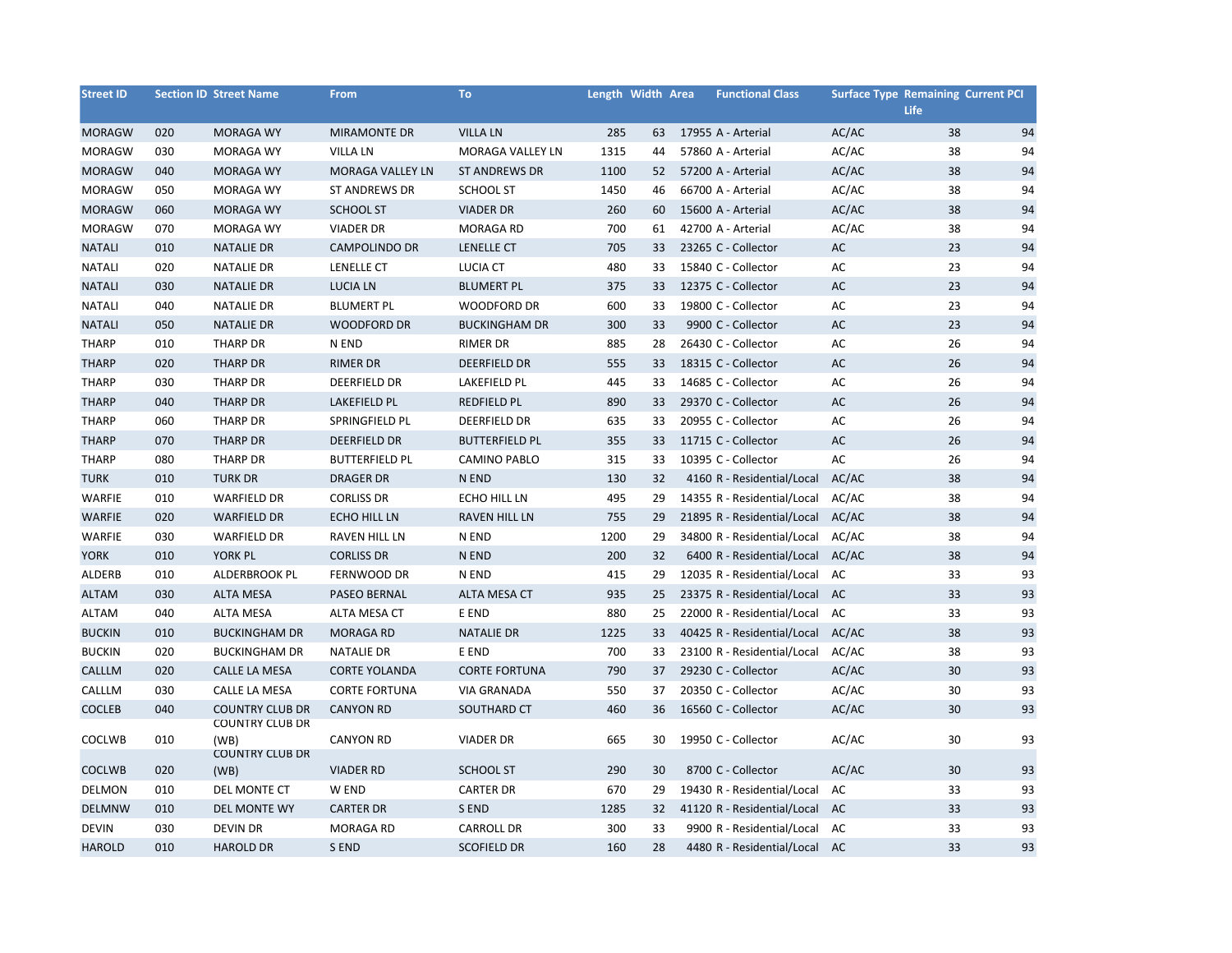| <b>Street ID</b> |     | <b>Section ID Street Name</b>                  | <b>From</b>            | <b>To</b>            |      | Length Width Area | <b>Functional Class</b>     | <b>Surface Type Remaining Current PCI</b> | <b>Life</b> |    |
|------------------|-----|------------------------------------------------|------------------------|----------------------|------|-------------------|-----------------------------|-------------------------------------------|-------------|----|
| <b>INVERL</b>    | 010 | <b>INVERLEITH TE</b>                           | S END                  | <b>CARR DR</b>       | 675  | 29                | 19575 R - Residential/Local | AC                                        | 33          | 93 |
| <b>IVYDR</b>     | 010 | <b>IVY DR</b>                                  | <b>MORAGA WY</b>       | <b>IVY PL</b>        | 270  | 33                | 8910 R - Residential/Local  | AC                                        | 33          | 93 |
| LAMBET           | 010 | LAMBETH SQ                                     | S END                  | FERNWOOD DR          | 510  | 25                | 12750 R - Residential/Local | AC                                        | 33          | 93 |
| LARCH            | 050 | <b>LARCH AV</b>                                | LYNCH CT               | <b>DICKENSON DR</b>  | 615  | 34                | 20910 C - Collector         | AC/AC                                     | 30          | 93 |
| MARIE            | 010 | <b>MARIE PL</b>                                | W END                  | <b>LARCH AV</b>      | 235  | 28                | 6580 R - Residential/Local  | AC                                        | 33          | 93 |
| <b>MORAGN</b>    | 030 | MORAGA RD (NB)                                 | <b>ST MARYS RD</b>     | <b>CORLISS DR</b>    | 3065 | 16                | 49040 A - Arterial          | AC                                        | 25          | 93 |
| <b>MORAGN</b>    | 040 | MORAGA RD (NB)                                 | <b>CORLISS DR</b>      | <b>PASEO LINARES</b> | 400  | 30                | 12000 A - Arterial          | AC                                        | 25          | 93 |
| <b>MORAGN</b>    | 050 | MORAGA RD (NB)                                 | <b>PASEO LINARES</b>   | <b>DRAEGER DR</b>    | 435  | 30                | 13050 A - Arterial          | AC                                        | 25          | 93 |
| <b>MORAGS</b>    | 120 | MORAGA RD (SB)                                 | <b>PASEO LINARES</b>   | <b>CORLISS DR</b>    | 400  | 30                | 12000 A - Arterial          | AC                                        | 25          | 93 |
| <b>MORAGV</b>    | 010 | MORAGA VALLEY LN                               | <b>MORAGA WY</b>       | N END                | 585  | 33                | 19305 R - Residential/Local | AC                                        | 33          | 93 |
| <b>OXFORD</b>    | 010 | <b>OXFORD DR</b>                               | <b>RIMER DR</b>        | <b>CAMINO PABLO</b>  | 945  | 33                | 31185 R - Residential/Local | AC/AC                                     | 38          | 93 |
| <b>PASLIN</b>    | 010 | PASEO LINARES                                  | <b>MORAGA RD</b>       | E END                | 350  | 36                | 12600 R - Residential/Local | AC                                        | 33          | 93 |
| <b>SCOFIE</b>    | 010 | <b>SCOFIELD DR</b>                             | <b>GOODFELLOW DR</b>   | <b>HAROLD DR</b>     | 1040 | 25                | 26000 R - Residential/Local | AC                                        | 33          | 93 |
| <b>SHUEY</b>     | 010 | <b>SHUEY DR</b>                                | <b>RIMER DR</b>        | <b>WALFORD DR</b>    | 1020 | 36                | 36720 C - Collector         | AC/AC                                     | 30          | 93 |
| <b>SHUEY</b>     | 020 | <b>SHUEY DR</b>                                | <b>WALFORD DR</b>      | <b>CAMINO PABLO</b>  | 320  | 36                | 11520 C - Collector         | AC/AC                                     | 30          | 93 |
| <b>SULLIV</b>    | 010 | SULLIVAN DR                                    | <b>HARDIE DR</b>       | <b>ARROYO DR</b>     | 1660 | 33                | 54780 R - Residential/Local | AC                                        | 33          | 93 |
| <b>WHITET</b>    | 010 | <b>WHITETHORNE DR</b>                          | <b>RIMER DR</b>        | N END                | 740  | 29                | 21460 R - Residential/Local | AC/AC                                     | 38          | 93 |
| <b>WINSLO</b>    | 010 | <b>WINSLOW PL</b>                              | <b>CORLISS DR</b>      | N END                | 170  | 36                | 6120 R - Residential/Local  | AC                                        | 33          | 93 |
| <b>WOODFO</b>    | 010 | WOODFORD DR                                    | <b>MORAGA RD</b>       | CAMELFORD CT         | 740  | 33                | 24420 R - Residential/Local | AC/AC                                     | 37          | 93 |
| CALLMO           | 020 | CALLE LA MONTANA                               | <b>CAMPOLINDO DR</b>   | <b>CORTE AIRES</b>   | 1425 | 33                | 47025 C - Collector         | AC/AC                                     | 29          | 92 |
| CRTSAN           | 010 | CORTE SANTA CLARA W END                        |                        | MORAGA RD            | 245  | 29                | 7105 R - Residential/Local  | AC/AC                                     | 37          | 92 |
| <b>CRTYOL</b>    | 010 | <b>CORTE YOLANDA</b><br><b>COUNTRY CLUB DR</b> | <b>CALLE LA MESA</b>   | N END                | 652  | 29                | 18908 R - Residential/Local | AC/AC                                     | 52          | 92 |
| <b>COCLEB</b>    | 020 | (EB)                                           | <b>SCHOOL ST</b>       | <b>VIADER RD</b>     | 290  | 30                | 8700 C - Collector          | AC/AC                                     | 29          | 92 |
| <b>DEERFI</b>    | 010 | <b>DEERFIELD DR</b>                            | <b>THARP DR</b>        | <b>STONEFIELD PL</b> | 1860 | 32                | 59520 R - Residential/Local | AC/AC                                     | 37          | 92 |
| <b>FERNWO</b>    | 040 | FERNWOOD DR                                    | <b>BELFAIR PL</b>      | <b>BEDFORD PL</b>    | 440  | 33                | 14520 C - Collector         | AC/AC                                     | 29          | 92 |
| <b>FERNWO</b>    | 080 | FERNWOOD DR                                    | <b>REDWING PL</b>      | <b>DONALD DR</b>     | 500  | 33                | 16500 C - Collector         | AC/AC                                     | 29          | 92 |
| LAIRD            | 010 | <b>LAIRD DR</b>                                | RHEEM ELEMENTARY       | DONALD DR            | 900  | 33                | 29700 R - Residential/Local | AC                                        | 33          | 92 |
| <b>MORAGS</b>    | 130 | MORAGA RD (SB)                                 | <b>CORLISS DR</b>      | <b>ST MARYS RD</b>   | 3065 | 16                | 49040 A - Arterial          | AC                                        | 24          | 92 |
| PARSON           | 010 | PARSON BROWN CT                                | MORAGA VALLEY LN       | E END                | 200  | 36                | 7200 R - Residential/Local  | AC                                        | 33          | 92 |
| <b>REDWIN</b>    | 010 | <b>REDWING PL</b>                              | <b>FERNWOOD DR</b>     | N END                | 196  | 32                | 6272 R - Residential/Local  | AC                                        | 33          | 92 |
| RHEEMB           | 090 | <b>RHEEM BL</b>                                | <b>WOODMINSTER</b>     | <b>VIA BARCELONA</b> | 465  | 40                | 18600 A - Arterial          | AC                                        | 24          | 92 |
| <b>RIMER</b>     | 010 | <b>RIMER DR</b>                                | <b>CAMINO PABLO</b>    | <b>CEDARWOOD DR</b>  | 600  | 34                | 20400 C - Collector         | AC/AC                                     | 29          | 92 |
| <b>RIMER</b>     | 040 | <b>RIMER DR</b>                                | <b>WHITETHORNE DR\</b> | <b>OXFORD DR</b>     | 650  | 34                | 22100 C - Collector         | AC/AC                                     | 29          | 92 |
| SANDER           | 040 | <b>SANDERS DR</b>                              | <b>HETFIELD PL</b>     | E END                | 1130 | 36                | 42480 C - Collector         | AC/AC                                     | 29          | 92 |
| <b>SCOFIE</b>    | 020 | <b>SCOFIELD DR</b>                             | <b>HAROLD DR</b>       | <b>KIMBERLY DR</b>   | 1145 | 32                | 36640 R - Residential/Local | AC                                        | 33          | 92 |
| <b>IVYPL</b>     | 010 | <b>IVY PL</b>                                  | <b>IVY DR</b>          | 135' E/O IVY DR      | 135  | 29                | 3915 R - Residential/Local  | AC                                        | 33          | 91 |
| LARCH            | 060 | <b>LARCH AV</b>                                | <b>DICKENSON DR</b>    | 1160 LARCH AVE       | 1490 | 34                | 50660 C - Collector         | AC/AC                                     | 29          | 91 |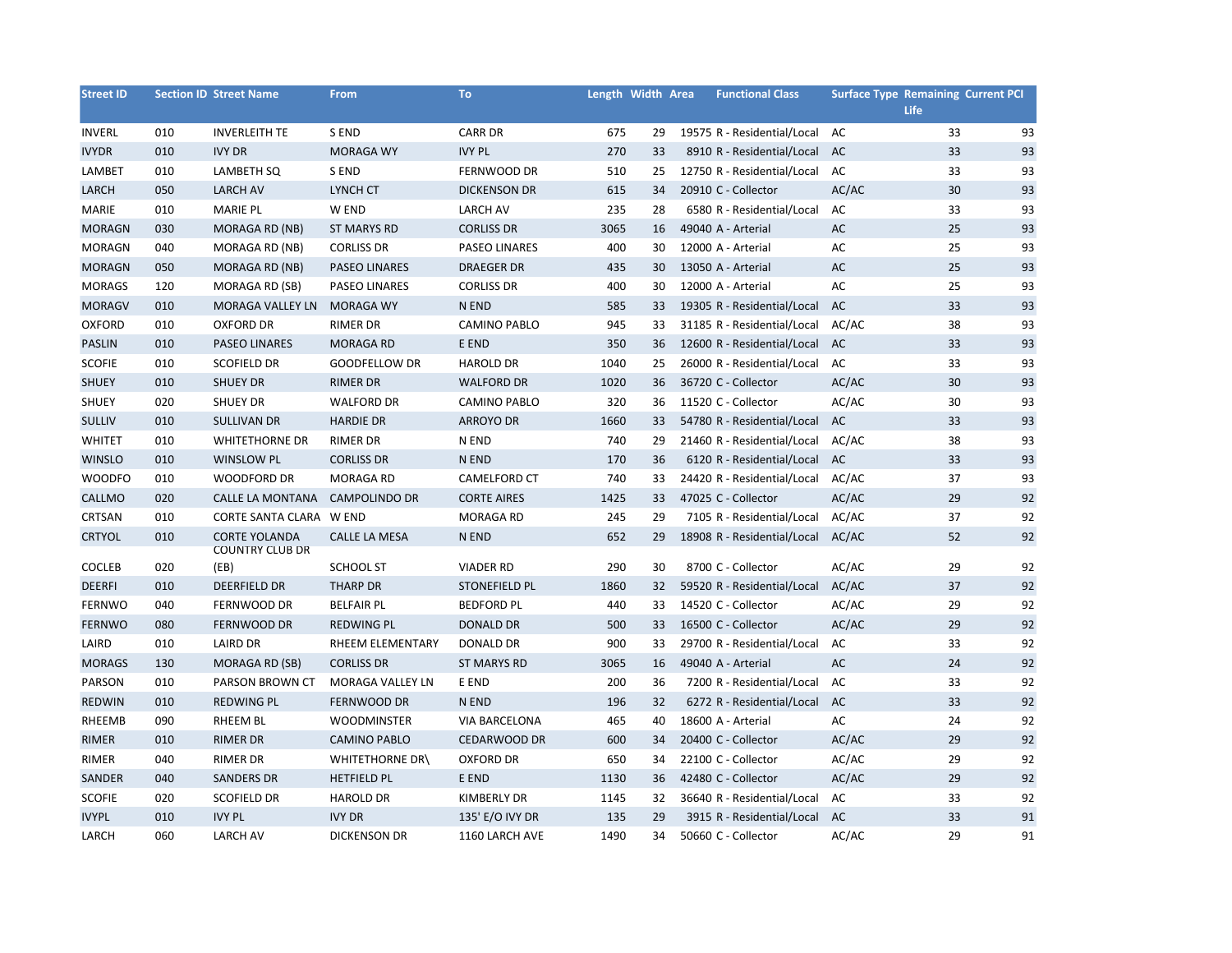| <b>Street ID</b> |      | <b>Section ID Street Name</b> | From                   | <b>To</b>                    | Length Width Area |    | <b>Functional Class</b>          | <b>Surface Type Remaining Current PCI</b> |             |    |
|------------------|------|-------------------------------|------------------------|------------------------------|-------------------|----|----------------------------------|-------------------------------------------|-------------|----|
|                  |      |                               |                        |                              |                   |    |                                  |                                           | <b>Life</b> |    |
|                  |      | <b>COUNTRY CLUB DR</b>        |                        |                              |                   |    |                                  |                                           |             |    |
| <b>COCLEB</b>    | 030  | (EB)                          | <b>VIADER RD</b>       | <b>CANYON RD</b>             | 665               | 30 | 19950 C - Collector              | AC/AC                                     | 29          | 90 |
| <b>HARDIE</b>    | 030  | <b>HARDIE DR</b>              | <b>FIELDBROOK PL</b>   | <b>WOODSIDE DR</b>           | 750               | 33 | 24750 R - Residential/Local      | AC                                        | 32          | 90 |
| LARCH            | 040  | <b>LARCH AV</b>               | <b>WINDELER CT</b>     | LYNCH CT                     | 655               | 34 | 22270 C - Collector              | AC/AC                                     | 29          | 90 |
| RIMER            | 060  | RIMER DR                      | <b>HODGES DR</b>       | THARP DR                     | 835               | 34 | 28390 C - Collector              | AC/AC                                     | 35          | 90 |
| SANDER           | 010  | <b>SANDERS DR</b>             | <b>CANYON RD</b>       | <b>WANDEL DR</b>             | 1230              | 40 | 49200 C - Collector              | AC/AC                                     | 29          | 90 |
| CALLLM           | 010  | CALLE LA MESA                 | <b>CAMPOLINDO DR</b>   | <b>CORTE YOLANDA</b>         | 205               | 37 | 7585 C - Collector               | AC/AC                                     | 33          | 89 |
| <b>DEERFI</b>    | 020  | <b>DEERFIELD DR</b>           | <b>STONEFIELD PL</b>   | <b>THARP DR</b>              | 450               | 32 | 14400 R - Residential/Local      | AC/AC                                     | 42          | 89 |
| <b>HAROLD</b>    | 020  | <b>HAROLD DR</b>              | <b>SCOFIELD DR</b>     | RHEEM BL                     | 715               | 32 | 22880 R - Residential/Local      | AC                                        | 37          | 89 |
| <b>KAZAR</b>     | 010  | <b>KAZAR CT</b>               | <b>WALFORD DR</b>      | N END                        | 400               | 25 | 10000 R - Residential/Local      | AC/AC                                     | 42          | 89 |
| <b>MORAGS</b>    | 110  | MORAGA RD (SB)                | <b>DRAEGER DR</b>      | <b>PASEO LINARES</b>         | 435               | 30 | 13050 A - Arterial               | AC                                        | 23          | 89 |
| RHEEMB           | 100A | <b>RHEEM BL</b>               | <b>VIA BARCELONA</b>   | 150' S. OF FAY HILL RD       | 865               | 36 | 31140 A - Arterial               | AC                                        | 23          | 89 |
| <b>SCOFIE</b>    | 030  | <b>SCOFIELD DR</b>            | <b>KIMBERLY DR</b>     | RHEEM BL                     | 1110              | 32 | 35520 R - Residential/Local      | AC                                        | 37          | 89 |
| SELBWW           | 010  | SELBORNE WY WEST              | W END                  | <b>OXFORD DR</b>             | 590               | 29 | 17110 R - Residential/Local      | AC                                        | 32          | 89 |
| <b>STONEF</b>    | 010  | STONEFIELD PL                 | DEERFIELD DR           | E END                        | 540               | 29 | 15660 R - Residential/Local      | AC/AC                                     | 42          | 89 |
| <b>HARDIE</b>    | 040  | <b>HARDIE DR</b>              | <b>WOODSIDE DR</b>     | <b>CAMINO RICARDO</b>        | 740               | 33 | 24420 R - Residential/Local      | AC                                        | 31          | 88 |
| <b>MAISON</b>    | 010  | <b>MAISON CT</b>              | S END                  | MORAGA VALLEY LN             | 200               | 36 | 7200 R - Residential/Local       | AC                                        | 31          | 88 |
| RHEEMB           | 110  | RHEEM BL                      | FERNWOOD DR            | ST MARYS RD                  | 800               | 33 | 26400 A - Arterial               | AC                                        | 23          | 88 |
| SANDER           | 020  | <b>SANDERS DR</b>             | <b>WANDEL DR</b>       | <b>CARR DR</b>               | 535               | 37 | 19795 C - Collector              | AC/AC                                     | 32          | 88 |
| WANDEL           | 020  | <b>WANDEL DR</b>              | <b>ROSS DR</b>         | <b>SANDERS DR</b>            | 280               | 33 | 9240 R - Residential/Local       | AC                                        | 31          | 88 |
| <b>CAMPDR</b>    | 010  | <b>CAMPOLINDO DR</b>          | PASEO GRANDE           | <b>CORTE MONTEREY</b>        | 565               | 33 | 18645 C - Collector              | AC                                        | 19          | 87 |
| CHALDA           | 010  | <b>CHALDA WY</b>              | <b>WILLIAMS DR</b>     | 0225 N WILLIAMS DR           | 225               | 32 | 7200 R - Residential/Local       | AC/AC                                     | 35          | 87 |
| <b>HODGES</b>    | 010  | <b>HODGES DR</b>              | <b>RIMER DR</b>        | <b>CAMINO PABLO</b>          | 990               | 33 | 32670 R - Residential/Local      | <b>AC</b>                                 | 31          | 87 |
| RIMER            | 020  | <b>RIMER DR</b>               | CEDARWOOD DR           | <b>JUNIPER WY</b>            | 255               | 34 | 8670 C - Collector               | AC/AC                                     | 30          | 87 |
| <b>RIMER</b>     | 030  | <b>RIMER DR</b>               | <b>JUNIPER WY</b>      | <b>WHITETHORNE DR</b>        | 935               | 34 | 31790 C - Collector              | AC/AC                                     | 30          | 87 |
| WANDEL           | 010  | <b>WANDEL DR</b>              | <b>LARCH AV</b>        | <b>ROSS DR</b>               | 780               | 33 | 25740 R - Residential/Local      | AC                                        | 31          | 87 |
| <b>CRSBRC</b>    | 010  | <b>CROSSBROOK CT</b>          | <b>CORLISS DR</b>      | E END                        | 540               | 29 | 15660 R - Residential/Local      | AC/AC                                     | 37          | 86 |
| EILEEN           | 010  | EILEEN CT                     | <b>CAMINO PABLO</b>    | E END                        | 355               | 29 | 10295 R - Residential/Local      | AC/AC                                     | 37          | 86 |
| <b>MAYFIE</b>    | 010  | <b>MAYFIELD PL</b>            | <b>FAIRFIELD PL</b>    | N END<br>950' N. OF FERNWOOD | 285               | 29 | 8265 R - Residential/Local AC/AC |                                           | 37          | 86 |
| RHEEMB           | 100B | RHEEM BL                      | 150' S. OF FAY HILL RD | DR                           | 2310              | 36 | 83160 A - Arterial               | AC                                        | 26          | 86 |
|                  |      |                               | 950' N. OF FERNWOOD    |                              |                   |    |                                  |                                           |             |    |
| RHEEMB           | 100C | <b>RHEEM BL</b>               | DR                     | FERNWOOD DR                  | 950               | 36 | 34200 A - Arterial               | AC                                        | 22          | 86 |
| <b>ST MAR</b>    | 060  | <b>ST MARYS RD</b>            | <b>RHEEM BL</b>        | <b>CITY LIMITS</b>           | 1825              | 33 | 60225 A - Arterial               | AC                                        | 22          | 86 |
| <b>THARP</b>     | 050  | <b>THARP DR</b>               | <b>REDFIELD PL</b>     | SPRINGFIELD PL               | 430               | 33 | 14190 C - Collector              | AC                                        | 19          | 86 |
| CHALDA           | 020  | <b>CHALDA WY</b>              | 0225 N WILLIAMS DR     | RHEEM BL                     | 570               | 32 | 18240 R - Residential/Local      | AC                                        | 31          | 85 |
| LOUISE           | 010  | LOUISE CT                     | <b>LARCH AV</b>        | N END                        | 290               | 25 | 7250 R - Residential/Local       | AC                                        | 29          | 85 |
| <b>MORAGS</b>    | 050  | MORAGA RD (SB)                | <b>DELORES CT</b>      | <b>RHEEM BL</b>              | 780               | 27 | 21060 A - Arterial               | AC/AC                                     | 27          | 85 |
| RIMER            | 070  | <b>RIMER DR</b>               | <b>THARP DR</b>        | E END                        | 685               | 34 | 23290 C - Collector              | AC/AC                                     | 29          | 85 |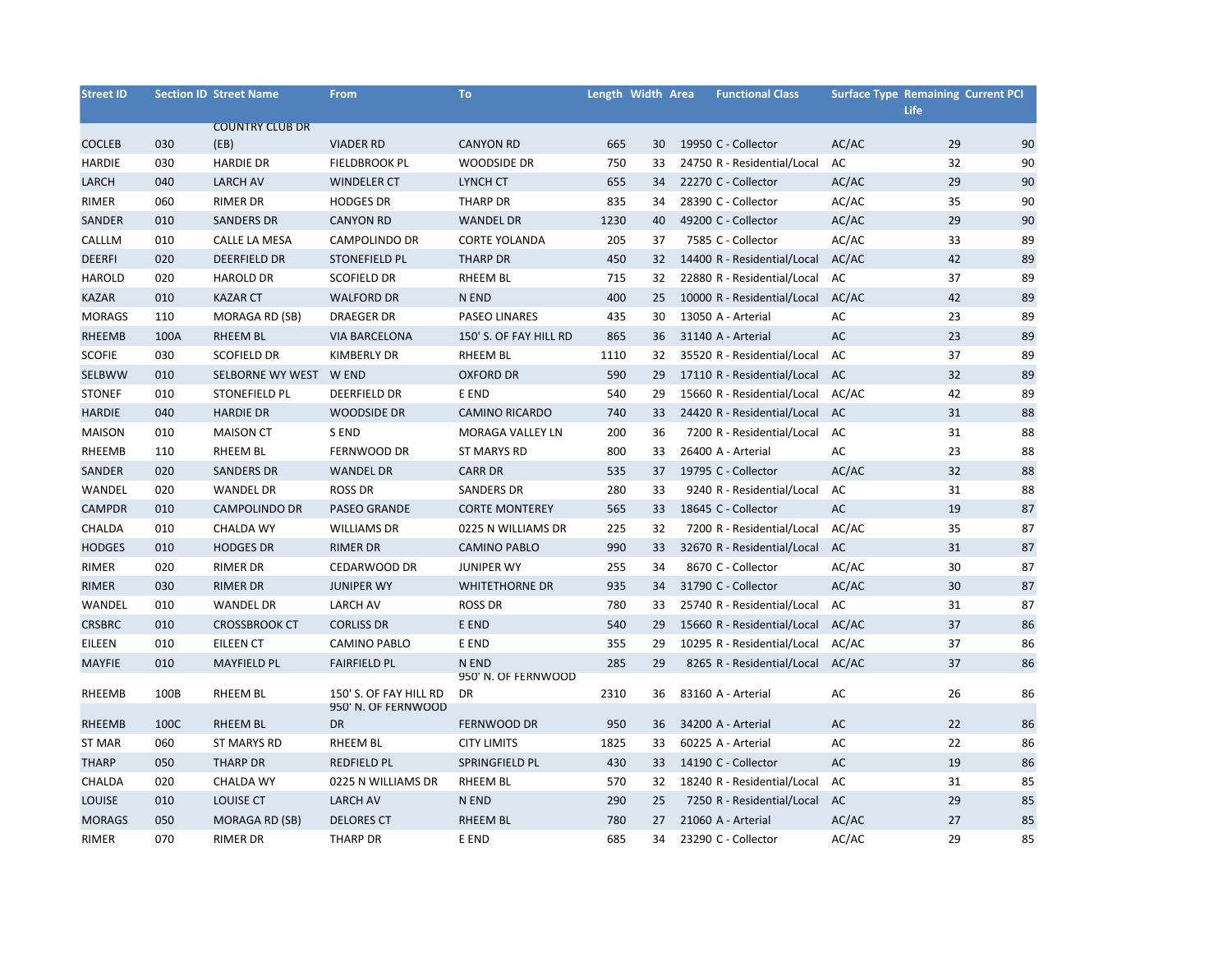| <b>Street ID</b> |     | <b>Section ID Street Name</b>      | <b>From</b>            | <b>To</b>              | Length Width Area |    | <b>Functional Class</b>        | <b>Surface Type Remaining Current PCI</b> | <b>Life</b> |    |
|------------------|-----|------------------------------------|------------------------|------------------------|-------------------|----|--------------------------------|-------------------------------------------|-------------|----|
| <b>BROOKE</b>    | 010 | <b>BROOKFIELD EAST</b>             | <b>OXFORD DR</b>       | E END                  | 580               | 29 | 16820 R - Residential/Local    | AC                                        | 29          | 84 |
| CAMOPA           | 040 | <b>CAMINO PABLO</b><br>SANDRINGHAM | <b>DICKENSEN DR</b>    | <b>OXFORD DR</b>       | 645               | 37 | 23865 A - Arterial             | AC/AC                                     | 26          | 84 |
| SANDRN           | 010 | <b>NORTH</b><br>SANDRINGHAM        | W END                  | <b>COUNTRY CLUB DR</b> | 1280              | 29 | 37120 R - Residential/Local AC |                                           | 29          | 84 |
| SANDRS           | 010 | SOUTH                              | W END                  | <b>COUNTRY CLUB DR</b> | 940               | 29 | 27260 R - Residential/Local    | AC                                        | 29          | 84 |
| <b>ALTAM</b>     | 010 | <b>ALTA MESA</b>                   | <b>MORAGA RD</b>       | <b>VIA JOAQUIN</b>     | 275               | 37 | 10175 R - Residential/Local    | AC/AC                                     | 32          | 83 |
| <b>DEVIN</b>     | 040 | <b>DEVIN DR</b>                    | <b>CARROLL DR</b>      | <b>DRAEGER DR</b>      | 560               | 33 | 18480 R - Residential/Local    | AC                                        | 28          | 83 |
| <b>DONALD</b>    | 030 | <b>DONALD DR</b>                   | <b>CARROLL DR</b>      | E END                  | 915               | 34 | 31110 C - Collector            | AC                                        | 17          | 83 |
| LARCH            | 030 | <b>LARCH AV</b>                    | <b>LARCH LN</b>        | <b>WINDELER CT</b>     | 765               | 36 | 27540 C - Collector            | AC/AC                                     | 26          | 83 |
| <b>MORAGN</b>    | 130 | MORAGA RD (NB)                     | <b>HANSEN CT</b>       | <b>BUCKINGHAM DR</b>   | 280               | 26 | 7280 A - Arterial              | AC/AC                                     | 25          | 83 |
| <b>MORAGS</b>    | 030 | MORAGA RD (SB)                     | <b>BUCKINGHAM DR</b>   | <b>HANSEN CT</b>       | 280               | 26 | 7280 A - Arterial              | AC/AC                                     | 25          | 83 |
| PASGRN           | 040 | <b>PASEO GRANDE</b>                | <b>CORTE ENCINA</b>    | <b>CORTE PINTO</b>     | 285               | 33 | 9405 C - Collector             | AC                                        | 17          | 83 |
| RIMER            | 050 | <b>RIMER DR</b>                    | <b>OXFORD DR</b>       | <b>HODGES DR</b>       | 630               | 34 | 21420 C - Collector            | AC/AC                                     | 26          | 83 |
| SANDER           | 030 | <b>SANDERS DR</b>                  | <b>CARR DR</b>         | <b>HETFIELD PL</b>     | 890               | 36 | 32040 C - Collector            | AC/AC                                     | 26          | 83 |
| SPARRO           | 010 | <b>SPARROW CT</b>                  | <b>LARCH AV</b>        | E END                  | 470               | 28 | 13160 R - Residential/Local    | AC                                        | 28          | 83 |
| <b>WILLWC</b>    | 010 | <b>WILLOW SPRING CT</b>            | <b>WILLOWSPRING LN</b> | E END                  | 235               | 32 | 7520 R - Residential/Local     | AC                                        | 28          | 83 |
| <b>RHEEMB</b>    | 080 | <b>RHEEM BL</b>                    | <b>CHALDA WY</b>       | <b>WOODMINSTER</b>     | 530               | 46 | 24380 A - Arterial             | AC                                        | 20          | 82 |
| <b>ALTAM</b>     | 020 | <b>ALTA MESA</b>                   | <b>VIA JOAQUIN</b>     | PASEO BERNAL           | 605               | 37 | 22385 R - Residential/Local    | AC/AC                                     | 28          | 81 |
| <b>DONALD</b>    | 020 | <b>DONALD DR</b>                   | MORAGA RD              | <b>CARROLL DR</b>      | 315               | 34 | 10710 C - Collector            | AC                                        | 16          | 81 |
| ELPARA           | 010 | EL PARAISO CT                      | S END                  | <b>DEVIN DR</b>        | 335               | 32 | 10720 R - Residential/Local    | AC                                        | 27          | 81 |
| <b>MORAGS</b>    | 090 | MORAGA RD (SB)                     | <b>DONALD DR</b>       | <b>DEVIN DR</b>        | 825               | 32 | 26400 A - Arterial             | AC/AC                                     | 24          | 81 |
| <b>CAMORI</b>    | 070 | <b>CAMINO RICARDO</b>              | <b>ASHBROOK PL</b>     | N END                  | 680               | 33 | 23978 C - Collector            | AC                                        | 16          | 80 |
| CAMPDR           | 070 | <b>CAMPOLINDO DR</b>               | CALLE LA MONTANA       | PASEO DEL RIO          | 580               | 36 | 20880 C - Collector            | AC                                        | 16          | 80 |
| <b>CRTFRE</b>    | 010 | <b>CORTE FRESCA</b>                | S END                  | PASEO GRANDE           | 150               | 40 | 6000 R - Residential/Local     | AC                                        | 26          | 80 |
| <b>JOSEPH</b>    | 020 | <b>JOSEPH DR</b>                   | <b>BRECK CT</b>        | <b>KIPPY CT</b>        | 290               | 33 | 9570 R - Residential/Local     | AC                                        | 26          | 80 |
| <b>MORAGN</b>    | 060 | MORAGA RD (NB)                     | <b>DRAEGER DR</b>      | <b>DEVIN DR</b>        | 735               | 32 | 23520 A - Arterial             | AC/AC                                     | 23          | 80 |
| <b>NETHER</b>    | 010 | <b>NETHERTON CT</b>                | S END                  | <b>WILLIAMS DR</b>     | 330               | 32 | 10560 R - Residential/Local    | AC                                        | 26          | 80 |
| PASGRN           | 080 | <b>PASEO GRANDE</b>                | <b>CORTE AZUL</b>      | <b>CAMPOLINDO DR</b>   | 370               | 33 | 12210 C - Collector            | AC                                        | 16          | 80 |
| <b>WILLWL</b>    | 010 | <b>WILLOW SPRING LN</b>            | W END                  | FERNWOOD DR            | 890               | 32 | 28480 R - Residential/Local    | AC                                        | 26          | 80 |
| CAMPDR           | 090 | CAMPOLINDO DR                      | CALLE LA MESA          | <b>MORAGA RD</b>       | 1280              | 36 | 46080 C - Collector            | AC                                        | 15          | 79 |
| <b>CORTAZ</b>    | 010 | <b>CORTE AZUL</b>                  | S END                  | PASEO GRANDE           | 115               | 40 | 4600 R - Residential/Local     | AC                                        | 26          | 79 |
| CRTLAR           | 010 | <b>CORTE LA RADO</b>               | S END                  | PASEO GRANDE           | 120               | 36 | 4320 R - Residential/Local     | AC                                        | 26          | 79 |
| <b>RICKCT</b>    | 010 | <b>RICK CT</b>                     | <b>SCHOOL ST</b>       | E END                  | 210               | 32 | 6720 R - Residential/Local     | AC                                        | 26          | 79 |
| <b>ASCOTD</b>    | 040 | <b>ASCOT DR</b>                    | 1145 E ASCOT CT        | <b>MORAGA RD</b>       | 798               | 37 | 29526 R - Residential/Local    | AC                                        | 25          | 78 |
| CALLMO           | 010 | CALLE LA MONTANA                   | PASEO GRANDE           | <b>CAMPOLINDO DR</b>   | 260               | 33 | 8580 C - Collector             | AC                                        | 15          | 78 |
| CAMOPA           | 080 | <b>CAMINO PABLO</b>                | <b>FAIRFIELD PL</b>    | SANDERS RANCH RD       | 625               | 63 | 39375 A - Arterial             | AC/AC                                     | 22          | 78 |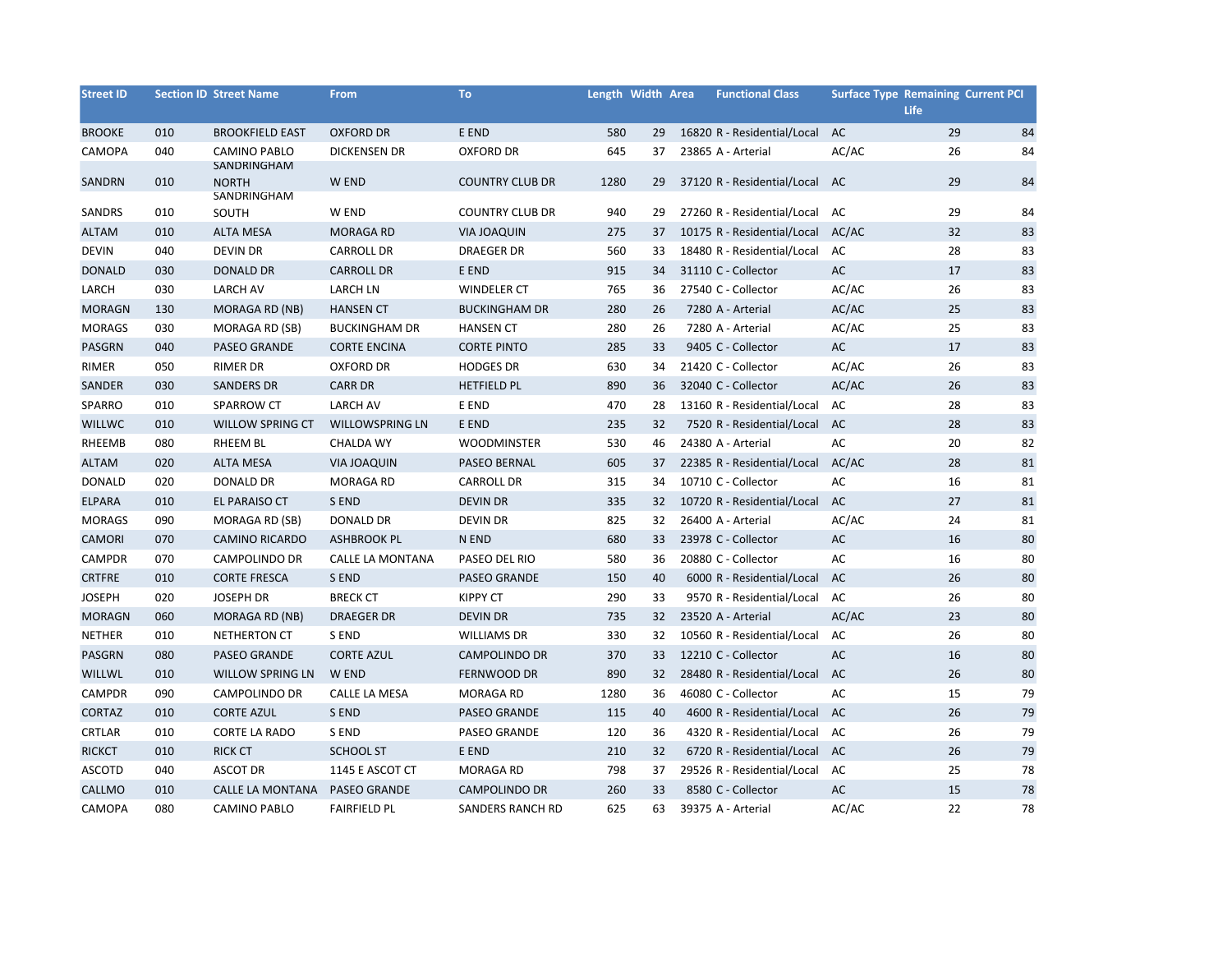| <b>Street ID</b> |     | <b>Section ID Street Name</b> | <b>From</b>          | To                      | Length Width Area |    | <b>Functional Class</b>     | <b>Surface Type Remaining Current PCI</b> | <b>Life</b> |    |
|------------------|-----|-------------------------------|----------------------|-------------------------|-------------------|----|-----------------------------|-------------------------------------------|-------------|----|
| CARROL           | 010 | <b>CARROL DR</b>              | <b>DEVIN DR</b>      | <b>DONALD DR</b>        | 850               | 32 | 27200 R - Residential/Local | AC                                        | 25          | 78 |
| <b>CLAUDI</b>    | 010 | <b>CLAUDIA CT</b>             | <b>DRAEGER DR</b>    | N END                   | 1315              | 33 | 43395 R - Residential/Local | AC                                        | 25          | 78 |
| <b>CORTDE</b>    | 010 | <b>CORTE DE ORO</b>           | S END                | <b>CALLE LA MONTANA</b> | 190               | 32 | 6080 R - Residential/Local  | AC                                        | 28          | 78 |
| <b>COURTE</b>    | 010 | <b>COURTER LN</b>             | W END                | MORAGA VALLEY LN        | 605               | 25 | 15125 R - Residential/Local | AC                                        | 25          | 78 |
| <b>FERNWO</b>    | 070 | FERNWOOD DR                   | <b>STAFFORD DR</b>   | <b>REDWING PL</b>       | 745               | 33 | 24585 C - Collector         | AC/AC                                     | 23          | 78 |
| <b>FREITA</b>    | 030 | <b>FREITAS DR</b>             | <b>DICKENSON DR</b>  | THUNE AV                | 318               | 33 | 10494 R - Residential/Local | AC                                        | 25          | 78 |
| <b>KETEL</b>     | 010 | <b>KETELSEN DR</b>            | <b>BAITX DR</b>      | N END                   | 475               | 29 | 13775 R - Residential/Local | AC                                        | 25          | 78 |
| <b>MORAGN</b>    | 080 | MORAGA RD (NB)                | <b>DONALD DR</b>     | <b>ASCOT DR</b>         | 450               | 32 | 14400 A - Arterial          | AC/AC                                     | 22          | 78 |
| <b>MORAGN</b>    | 110 | <b>MORAGA RD (NB)</b>         | <b>RHEEM BL</b>      | <b>DELORES CT</b>       | 780               | 32 | 24960 A - Arterial          | AC/AC                                     | 22          | 78 |
| PASGRN           | 030 | PASEO GRANDE                  | PASEO DEL CAMPO      | <b>CORTE ENCINA</b>     | 315               | 33 | 10395 C - Collector         | AC                                        | 15          | 78 |
| PASGRN           | 050 | PASEO GRANDE                  | <b>CORTE PINTO</b>   | CALLE LA MONTANA        | 485               | 33 | 16005 C - Collector         | AC                                        | 15          | 78 |
| SCHOOL           | 040 | <b>SCHOOL ST</b>              | SILVIA CT            | HAZELWOOD PL            | 345               | 34 | 11730 C - Collector         | AC                                        | 15          | 78 |
| <b>THUNE</b>     | 010 | <b>THUNE AV</b>               | <b>FREITAS DR</b>    | <b>LARCH AV</b>         | 690               | 33 | 22770 R - Residential/Local | AC                                        | 25          | 78 |
| <b>BLAINE</b>    | 010 | <b>BLAINE CIRCLE</b>          | <b>BROOKFIELD DR</b> | E END                   | 180               | 32 | 5760 R - Residential/Local  | AC                                        | 24          | 77 |
| <b>CAMOPA</b>    | 070 | <b>CAMINO PABLO</b>           | <b>SHUEY DR</b>      | <b>FAIRFIELD PL</b>     | 645               | 52 | 33540 A - Arterial          | AC/AC                                     | 21          | 77 |
| CAMPDR           | 100 | <b>CAMPOLINDO DR</b>          | <b>MORAGA RD</b>     | <b>NATALIE DR</b>       | 215               | 33 | 7095 C - Collector          | AC                                        | 14          | 77 |
| CANNIN           | 010 | <b>CANNING CT</b>             | <b>LARCH AV</b>      | N END                   | 375               | 25 | 9375 R - Residential/Local  | AC                                        | 24          | 77 |
| <b>CRTPTO</b>    | 010 | <b>CORTE PINTO</b>            | S END                | PASEO GRANDE            | 210               | 32 | 6720 R - Residential/Local  | AC                                        | 24          | 77 |
| <b>CRTSCT</b>    | 010 | <b>CORTES CT</b>              | <b>SANDERS DR</b>    | N END                   | 240               | 25 | 6000 R - Residential/Local  | AC                                        | 24          | 77 |
| <b>FIELDB</b>    | 010 | <b>FIELDBROOK PL</b>          | <b>HARDIE DR</b>     | E END                   | 1365              | 33 | 45045 R - Residential/Local | AC                                        | 24          | 77 |
| <b>GOODFE</b>    | 010 | <b>GOODFELLOW DR</b>          | <b>SCODIELD DR</b>   | <b>CITY LIMITS</b>      | 527               | 30 | 15810 R - Residential/Local | AC                                        | 27          | 77 |
| <b>HAMMON</b>    | 010 | <b>HAMMOND PL</b>             | W END                | <b>LARCH AV</b>         | 700               | 25 | 17500 R - Residential/Local | AC                                        | 24          | 77 |
| <b>KINGSF</b>    | 010 | KINGSFORD DR                  | <b>BEDFORD PL</b>    | <b>BEDFORD PL</b>       | 2075              | 29 | 60175 R - Residential/Local | AC                                        | 24          | 77 |
| LARCH            | 010 | <b>LARCH AV</b>               | <b>CANYON RD</b>     | <b>ROBERTS CT</b>       | 550               | 34 | 18700 C - Collector         | AC/AC                                     | 20          | 77 |
| PASGRN           | 010 | <b>PASEO GRANDE</b>           | W END                | <b>CAMPOLINDO DR</b>    | 150               | 33 | 4950 C - Collector          | AC                                        | 14          | 77 |
| PEMBRO           | 010 | PEMBROOK CT                   | W END                | <b>LARCH AV</b>         | 220               | 29 | 6380 R - Residential/Local  | AC/AC                                     | 22          | 77 |
| <b>PIMEN</b>     | 010 | PIMENTAL CT                   | <b>FREITAS DR</b>    | N END                   | 450               | 25 | 11250 R - Residential/Local | AC                                        | 24          | 77 |
| <b>ROBERT</b>    | 010 | <b>ROBERTS CT</b>             | S END                | <b>LARCH AV</b>         | 435               | 25 | 10875 R - Residential/Local | AC                                        | 24          | 77 |
| SOUTHA           | 010 | SOUTHARD CT                   | S END                | <b>COUNTRY CLUB DFR</b> | 225               | 32 | 7200 R - Residential/Local  | AC                                        | 24          | 77 |
| <b>WOODSI</b>    | 020 | WOODSIDE DR                   | <b>ARCHER CIR</b>    | <b>CORLISS DR</b>       | 210               | 29 | 6090 R - Residential/Local  | AC                                        | 24          | 77 |
| <b>BEDFO</b>     | 010 | <b>BEDFORD PL</b>             | <b>KINGSFORD DR</b>  | FERNWOOD DR             | 580               | 32 | 18560 R - Residential/Local | AC                                        | 24          | 76 |
| <b>BROOKW</b>    | 010 | <b>BROOKFIELD WEST</b>        | W END                | <b>OXFORD DR</b>        | 660               | 29 | 19140 R - Residential/Local | AC                                        | 24          | 76 |
| CAMOPA           | 020 | <b>CAMINO PABLO</b>           | <b>MADSEN CT</b>     | <b>RIMER DR</b>         | 520               | 54 | 28080 A - Arterial          | AC/AC                                     | 20          | 76 |
| CAMOPA           | 095 | CAMINO PABLO                  | SANDERS RANCH RD     | THARP DR.               | 550               | 60 | 33000 A - Arterial          | AC/AC                                     | 20          | 76 |
| CAMOPA           | 101 | <b>CAMINO PABLO</b>           | <b>THARP DR</b>      | 215' S/O THARP DR       | 215               | 28 | 6020 A - Arterial           | $\mathsf{AC}$                             | 18          | 76 |
| CARTER           | 010 | <b>CARTER DR</b>              | S END                | <b>ST MARYS RD</b>      | 575               | 36 | 20700 R - Residential/Local | AC                                        | 24          | 76 |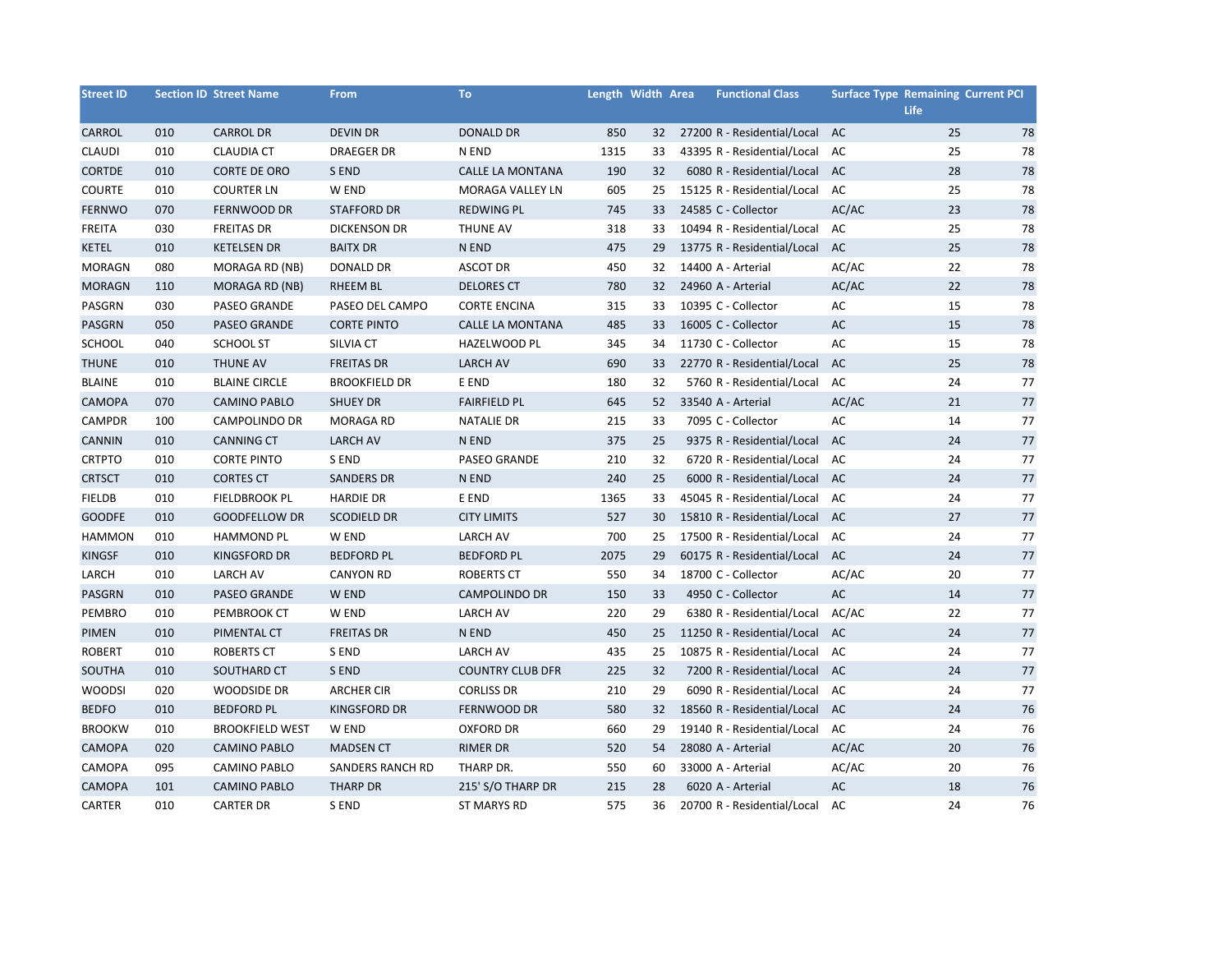| <b>Street ID</b> |     | <b>Section ID Street Name</b> | <b>From</b>             | To                                   | Length Width Area |    | <b>Functional Class</b>       | <b>Surface Type Remaining Current PCI</b> | <b>Life</b> |    |
|------------------|-----|-------------------------------|-------------------------|--------------------------------------|-------------------|----|-------------------------------|-------------------------------------------|-------------|----|
| <b>FERNWO</b>    | 060 | FERNWOOD DR                   | <b>NEWBERRY PL</b>      | <b>STAFFORD DR</b>                   | 585               | 33 | 19305 C - Collector           | AC/AC                                     | 22          | 76 |
| <b>FREITA</b>    | 010 | <b>FREITAS DR</b>             | S END                   | PIMENTAL CT                          | 175               | 33 | 5775 R - Residential/Local    | AC                                        | 24          | 76 |
| <b>HAZELW</b>    | 010 | HAZELWOOD CT                  | <b>SCHOOL ST</b>        | E END                                | 725               | 29 | 21025 R - Residential/Local   | AC                                        | 24          | 76 |
| LASALL           | 010 | LA SALLE DR                   | <b>RHEEM BL</b>         | E END                                | 1340              | 33 | 44220 R - Residential/Local   | AC                                        | 24          | 76 |
| <b>MORAGN</b>    | 070 | MORAGA RD (NB)                | <b>DEVIN DR</b>         | <b>DONALD DR</b>                     | 825               | 32 | 26400 A - Arterial            | AC/AC                                     | 20          | 76 |
| <b>MORAGS</b>    | 010 | MORAGA RD (SB)                | <b>CAMPOLINDO DR</b>    | <b>WOODFORD DR</b>                   | 935               | 24 | 22440 A - Arterial            | AC/AC                                     | 20          | 76 |
| <b>ROSSDR</b>    | 020 | <b>ROSS DR</b>                | <b>WANDEL DR</b>        | E END                                | 435               | 33 | 14355 R - Residential/Local   | AC                                        | 24          | 76 |
| SHERWO           | 010 | SHERWOOD CT                   | W END                   | <b>SCHOOL ST</b>                     | 195               | 32 | 6240 R - Residential/Local    | AC                                        | 24          | 76 |
| <b>WALFOR</b>    | 010 | <b>WALFORD DR</b>             | <b>RIMER DR</b>         | <b>SHUEY DR</b><br>0485 E CROSSBROOK | 1640              | 33 | 54120 R - Residential/Local   | AC                                        | 23          | 76 |
| <b>CORLIS</b>    | 080 | <b>CORLISS DR</b>             | <b>CROSSBROOK CT</b>    | <b>CT</b>                            | 485               | 33 | 16005 C - Collector           | AC/AC                                     | 21          | 75 |
| <b>CORTAI</b>    | 010 | <b>CORTE AIRES</b>            | <b>CORTE LA MONTANA</b> | N END                                | 215               | 28 | 6020 R - Residential/Local    | AC                                        | 26          | 75 |
| CORTAN           | 010 | <b>CORTE ANNETTE</b>          | S END                   | PASEO GRANDE                         | 150               | 40 | 6000 R - Residential/Local    | AC                                        | 23          | 75 |
| <b>CRTENC</b>    | 010 | <b>CORTE ENCINA</b>           | S END                   | <b>PASEO GRANDE</b>                  | 175               | 32 | 5600 R - Residential/Local    | AC                                        | 23          | 75 |
| CRTMAT           | 010 | <b>CORTE MATEO</b>            | CAMPOLINDO DR           | N END                                | 320               | 29 | 9280 R - Residential/Local    | AC                                        | 23          | 75 |
| <b>CRTPIN</b>    | 010 | <b>CORTE PINON</b>            | CALLE LA MESA           | E END                                | 210               | 29 | 6090 R - Residential/Local    | AC                                        | 27          | 75 |
| <b>DELACR</b>    | 010 | DE LA CRUZ                    | <b>SCHOOL ST</b>        | <b>CANYON RD</b>                     | 500               | 33 | 16500 C - Collector           | AC                                        | 14          | 75 |
| <b>DRAEGE</b>    | 050 | <b>DRAEGER DR</b>             | <b>LAMBETH SQ</b>       | E END                                | 505               | 26 | 13130 R - Residential/Local   | AC                                        | 23          | 75 |
| <b>MORAGW</b>    | 080 | <b>MORAGA WY</b>              | <b>MORAGA RD</b>        | E END                                | 226               | 40 | 9040 R - Residential/Local    | AC                                        | 23          | 75 |
| <b>RUSSEL</b>    | 010 | <b>RUSSELL DR</b>             | <b>SAN PABLO CT</b>     | DAVID DR E                           | 350               | 33 | 11550 R - Residential/Local   | AC                                        | 23          | 75 |
| SCHOOL           | 070 | SCHOOL ST                     | <b>COUNTRY CLUB DR</b>  | <b>MORAGA WY</b>                     | 405               | 33 | 13365 C - Collector           | AC/AC                                     | 21          | 75 |
| <b>STAFFO</b>    | 010 | <b>STAFFORD DR</b>            | <b>ST MARYS RD</b>      | <b>FERNWOOD DR</b>                   | 250               | 24 | 6000 R - Residential/Local    | AC/AC                                     | 26          | 75 |
| <b>AVILA</b>     | 010 | <b>AVILA LN</b>               | <b>WHITING CT</b>       | N END                                | 430               | 24 | 10320 R - Residential/Local   | AC                                        | 23          | 74 |
| <b>BAITX</b>     | 020 | <b>BAITX DR</b>               | <b>LARCH AV</b>         | E END                                | 280               | 32 | 8960 R - Residential/Local    | AC                                        | 23          | 74 |
| <b>BIRCHW</b>    | 030 | <b>BIRCHWOOD DR</b>           | <b>BIRCHWOOD PL</b>     | FERNWOOD DR                          | 1630              | 33 | 53790 R - Residential/Local   | AC                                        | 23          | 74 |
| <b>BRECK</b>     | 010 | <b>BRECK CT</b>               | W END                   | <b>JOSEPH DR</b>                     | 225               | 32 | 7200 R - Residential/Local AC |                                           | 23          | 74 |
| CALLLM           | 050 | CALLE LA MESA                 | <b>QUINTAS LN</b>       | <b>CORTE PINON</b>                   | 485               | 37 | 17945 C - Collector           | AC/AC                                     | 20          | 74 |
| <b>CAMOPA</b>    | 010 | <b>CAMINO PABLO</b>           | <b>CANYON RD</b>        | <b>MADSEN CT</b>                     | 670               | 56 | 37520 A - Arterial            | AC/AC                                     | 19          | 74 |
| CAMPDR           | 080 | <b>CAMPOLINDO DR</b>          | PASEO DEL RIO           | CALLE LA MESA                        | 265               | 37 | 9805 C - Collector            | AC                                        | 13          | 74 |
| CANYNE           | 040 | CANYON RD (EB)                | <b>LARCH AV</b>         | <b>SANDERS DR</b>                    | 475               | 30 | 14250 A - Arterial            | AC                                        | 16          | 74 |
| CORTAM           | 010 | <b>CORTE AMIGOS</b>           | CAMPOLINDO DR           | N END                                | 160               | 32 | 5120 R - Residential/Local    | AC                                        | 23          | 74 |
| <b>FERNWO</b>    | 010 | FERNWOOD DR                   | <b>DRAEGER DR</b>       | <b>BIRKDALE PL</b>                   | 535               | 33 | 17655 C - Collector           | AC/AC                                     | 20          | 74 |
| <b>HAVEN</b>     | 010 | <b>HAVEN CT</b>               | S END                   | <b>WILLIAMS DR</b>                   | 310               | 32 | 9920 R - Residential/Local    | AC                                        | 23          | 74 |
| LARCH            | 020 | <b>LARCH AV</b>               | <b>ROBERTS CT</b>       | <b>LARCH LN</b>                      | 290               | 34 | 9860 C - Collector            | AC/AC                                     | 18          | 74 |
| <b>MORAGS</b>    | 100 | MORAGA RD (SB)                | <b>DEVIN DR</b>         | <b>DRAEGER DR</b>                    | 735               | 32 | 23520 A - Arterial            | AC/AC                                     | 19          | 74 |
| PASGRN           | 020 | <b>PASEO GRANDE</b>           | <b>CAMPOLINDO DR</b>    | PASEO DEL CAMPO                      | 1525              | 33 | 50325 C - Collector           | AC                                        | 13          | 74 |
| PASGRN           | 060 | <b>PASEO GRANDE</b>           | CALLE LA MONTANA        | <b>CORTE LA RADO</b>                 | 295               | 33 | 9735 C - Collector            | AC                                        | 13          | 74 |
| RHEEMB           | 060 | <b>RHEEM BL</b>               | <b>CENTER ST</b>        | <b>MORAGA RD</b>                     | 225               | 48 | 10800 A - Arterial            | AC                                        | 17          | 74 |
| SANTCA           | 010 | SANTA CATALINA CT             | DAVID DR E              | N END                                | 210               | 36 | 7560 R - Residential/Local    | AC                                        | 23          | 74 |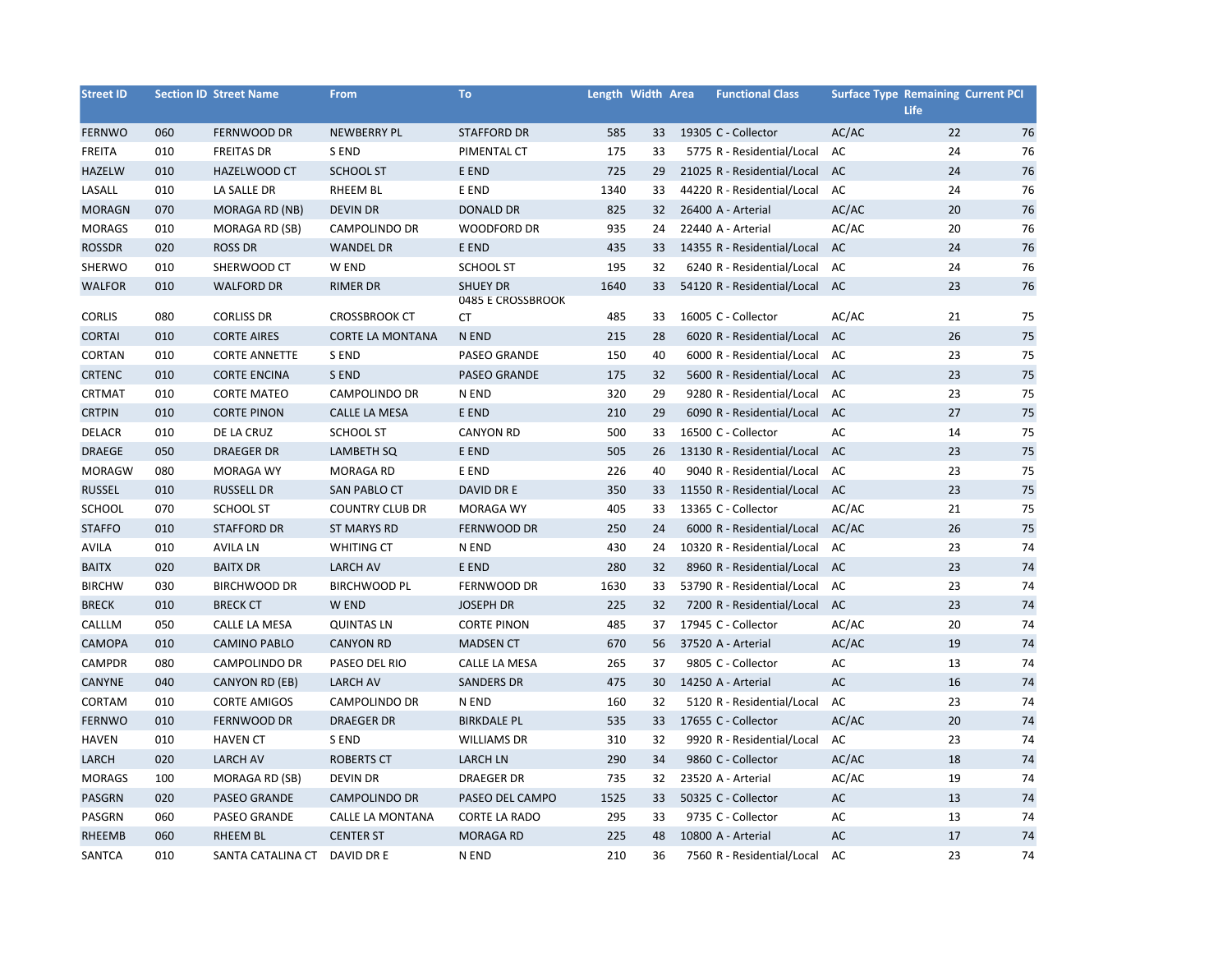| <b>Street ID</b> |     | <b>Section ID Street Name</b> | <b>From</b>              | To                     | Length Width Area |    | <b>Functional Class</b>     | <b>Surface Type Remaining Current PCI</b> | <b>Life</b> |        |
|------------------|-----|-------------------------------|--------------------------|------------------------|-------------------|----|-----------------------------|-------------------------------------------|-------------|--------|
| <b>SULLIV</b>    | 020 | <b>SULLIVAN DR</b>            | <b>ARROYO DR</b>         | <b>WARFIELD DR</b>     | 625               | 33 | 20625 R - Residential/Local | AC/AC                                     | 28          | 74     |
| <b>WOODFO</b>    | 040 | <b>WOODFORD DR</b>            | <b>NATALIE DR</b>        | E END                  | 230               | 33 | 7590 R - Residential/Local  | AC                                        | 23          | 74     |
| <b>CAMPDR</b>    | 060 | <b>CAMPOLINDO DR</b>          | <b>CAMPOLINDO CT</b>     | CALLE LA MONTANA       | 350               | 34 | 11900 C - Collector         | AC                                        | 13          | 73     |
| CANYNW           | 020 | CANYON RD (WB)                | <b>COUNTRY CLUB DR</b>   | <b>SANDERS DR</b>      | 790               | 30 | 23700 A - Arterial          | AC                                        | 16          | 73     |
| <b>CANYNW</b>    | 050 | CANYON RD (WB)                | <b>CAMINO PABLO</b>      | <b>CONSTANCE PL</b>    | 370               | 28 | 10360 A - Arterial          | AC                                        | 16          | 73     |
| CARRDR           | 010 | <b>CARR DR</b>                | <b>SANDERS AV</b>        | N END                  | 1755              | 33 | 57915 R - Residential/Local | AC                                        | 22          | 73     |
| <b>DAVIDE</b>    | 010 | <b>DAVID DR EAST</b>          | <b>RUSSEL DR</b>         | E END                  | 290               | 29 | 8410 R - Residential/Local  | AC/AC                                     | 27          | 73     |
| <b>DAVIDW</b>    | 010 | DAVID DR WEST                 | W END                    | <b>RUSSELL DR</b>      | 505               | 29 | 14645 R - Residential/Local | AC                                        | 22          | 73     |
| DELRIW           | 010 | DEL RIO WY                    | S END                    | DEL MONTE WY           | 1030              | 32 | 32960 R - Residential/Local | AC                                        | 22          | 73     |
| DRAEGE           | 030 | <b>DRAEGER DR</b>             | <b>CLAUDIA CT</b>        | FERNWOOD DR            | 308               | 34 | 10472 R - Residential/Local | AC                                        | 22          | 73     |
| <b>DRAEGE</b>    | 040 | <b>DRAEGER DR</b>             | FERNWOOD DR              | <b>LAMBETH SQ</b>      | 805               | 34 | 27370 R - Residential/Local | AC/AC                                     | 27          | 73     |
| <b>MORAGN</b>    | 090 | MORAGA RD (NB)                | <b>ASCOT DR</b>          | <b>LUCAS DR</b>        | 385               | 32 | 12320 A - Arterial          | AC/AC                                     | 18          | 73     |
| <b>MORAGN</b>    | 140 | MORAGA RD (NB)                | <b>BUCKINGHAM DR</b>     | <b>WOODFORD DR</b>     | 590               | 26 | 15340 A - Arterial          | AC/AC                                     | 18          | 73     |
| <b>MORAGS</b>    | 070 | MORAGA RD (SB)                | <b>LUCAS DR</b>          | <b>ASCOT DR</b>        | 385               | 32 | 12320 A - Arterial          | AC/AC                                     | 18          | 73     |
| NEWBE            | 010 | <b>NEWBERRY PL</b>            | FERNWOOD DR              | N END                  | 360               | 29 | 10440 R - Residential/Local | AC                                        | 22          | 73     |
| <b>SCHOOL</b>    | 010 | SCHOOL ST                     | S END                    | DE LA CRUZ             | 645               | 34 | 23178 C - Collector         | AC                                        | 13          | 73     |
| SCHOOL           | 020 | <b>SCHOOL ST</b>              | DE LA CRUZ               | <b>KINGSTON CT</b>     | 265               | 34 | 9010 C - Collector          | AC                                        | 13          | 73     |
| WANDEL           | 030 | <b>WANDEL DR</b>              | <b>SANDERS DR</b>        | N END                  | 700               | 33 | 23100 R - Residential/Local | AC                                        | 22          | 73     |
| <b>WOODSI</b>    | 010 | <b>WOODSIDE DR</b>            | <b>HARDIE DR</b>         | <b>ARCHER CIR</b>      | 710               | 29 | 20590 R - Residential/Local | AC                                        | 25          | 73     |
| <b>AUGUST</b>    | 010 | <b>AUGUSTA DR</b>             | <b>SPYGLASS LN</b>       | ST ANDREWS DR          | 1440              | 37 | 53280 R - Residential/Local | AC/AC                                     | 26          | 72     |
| CALLLM           | 040 | CALLE LA MESA                 | <b>VIA GRANADA</b>       | <b>QUINTAS LN</b>      | 500               | 37 | 18500 C - Collector         | AC/AC                                     | 19          | 72     |
| CAMOPA           | 030 | <b>CAMINO PABLO</b>           | <b>RIMER DR</b>          | <b>DICKENSEN DR</b>    | 1325              | 37 | 49025 A - Arterial          | AC/AC                                     | 18          | 72     |
| CANYNE           | 050 | CANYON RD (EB)                | <b>SANDERS DR</b>        | <b>COUNTRY CLUB DR</b> | 790               | 28 | 22120 A - Arterial          | AC                                        | 16          | 72     |
| <b>CORTDR</b>    | 010 | <b>CORTE DE ROSAS</b>         | CAMPOLINDO DR            | N END                  | 392               | 29 | 11368 R - Residential/Local | AC                                        | 21          | 72     |
| CRTCAM           | 010 | <b>CORTE DEL CAMPO</b>        | CAMPOLINDO DR            | N END                  | 380               | 29 | 11020 R - Residential/Local | AC                                        | 21          | $72\,$ |
| <b>CRTMON</b>    | 010 | <b>CORTE MONTEREY</b>         | CAMPOLINDO DR            | N END                  | 290               | 29 | 8410 R - Residential/Local  | AC                                        | 21          | 72     |
| <b>CRSBRD</b>    | 010 | <b>CROSSBROOK DR</b>          | <b>CORLISS DR</b>        | <b>GREENFIELD DR</b>   | 1550              | 29 | 44950 R - Residential/Local | AC                                        | 24          | 72     |
| <b>DEVIN</b>     | 010 | <b>DEVIN DR</b>               | W END                    | EL PARAISO CT          | 900               | 34 | 30600 R - Residential/Local | AC                                        | 21          | 72     |
| <b>ELCAMF</b>    | 010 | EL CAMINO FLORES              | <b>BAITX DR</b>          | LYNCH CT               | 340               | 25 | 8500 R - Residential/Local  | AC                                        | 21          | 72     |
| <b>FREITA</b>    | 020 | <b>FREITAS DR</b>             | PIMENTAL CT              | <b>DICKENSON DR</b>    | 315               | 33 | 10395 R - Residential/Local | AC                                        | 21          | 72     |
| <b>HARDIE</b>    | 020 | <b>HARDIE DR</b>              | <b>IDLEWOOD CT</b>       | <b>FIELDBROOK PL</b>   | 1360              | 33 | 44880 R - Residential/Local | AC                                        | 24          | 72     |
| <b>HUFFCT</b>    | 010 | <b>HUFF CT</b>                | <b>ROSS DR</b>           | E END                  | 195               | 28 | 5460 R - Residential/Local  | AC                                        | 21          | 72     |
| <b>KINGSC</b>    | 010 | <b>KINGS CROWN CT</b>         | W END                    | <b>BIRCHWOOD DR</b>    | 170               | 32 | 5440 R - Residential/Local  | AC                                        | 21          | 72     |
| <b>KIPPY</b>     | 010 | <b>KIPPY CT</b>               | W END                    | <b>JOSEPH DR</b>       | 215               | 32 | 6880 R - Residential/Local  | AC                                        | 21          | 72     |
| <b>LUCIA</b>     | 010 | <b>LUCIA LN</b>               | S END                    | <b>NATALIE DR</b>      | 270               | 29 | 7830 R - Residential/Local  | AC/AC                                     | 25          | 72     |
| <b>LYNCH</b>     | 010 | LYNCH CT                      | S END                    | <b>LARCH AV</b>        | 760               | 25 | 19000 R - Residential/Local | AC                                        | 21          | 72     |
| <b>MORAGN</b>    | 170 | <b>MORAGA RD</b>              | <b>CORTE SANTA CLARA</b> | <b>SKY-HY RANCH</b>    | 900               | 62 | 55800 A - Arterial          | AC/AC                                     | 18          | 72     |
| <b>MORAGN</b>    | 150 | MORAGA RD (NB)                | <b>WOODFORD DR</b>       | <b>CAMPOLINDO DR</b>   | 935               | 24 | 22440 A - Arterial          | AC/AC                                     | 18          | 72     |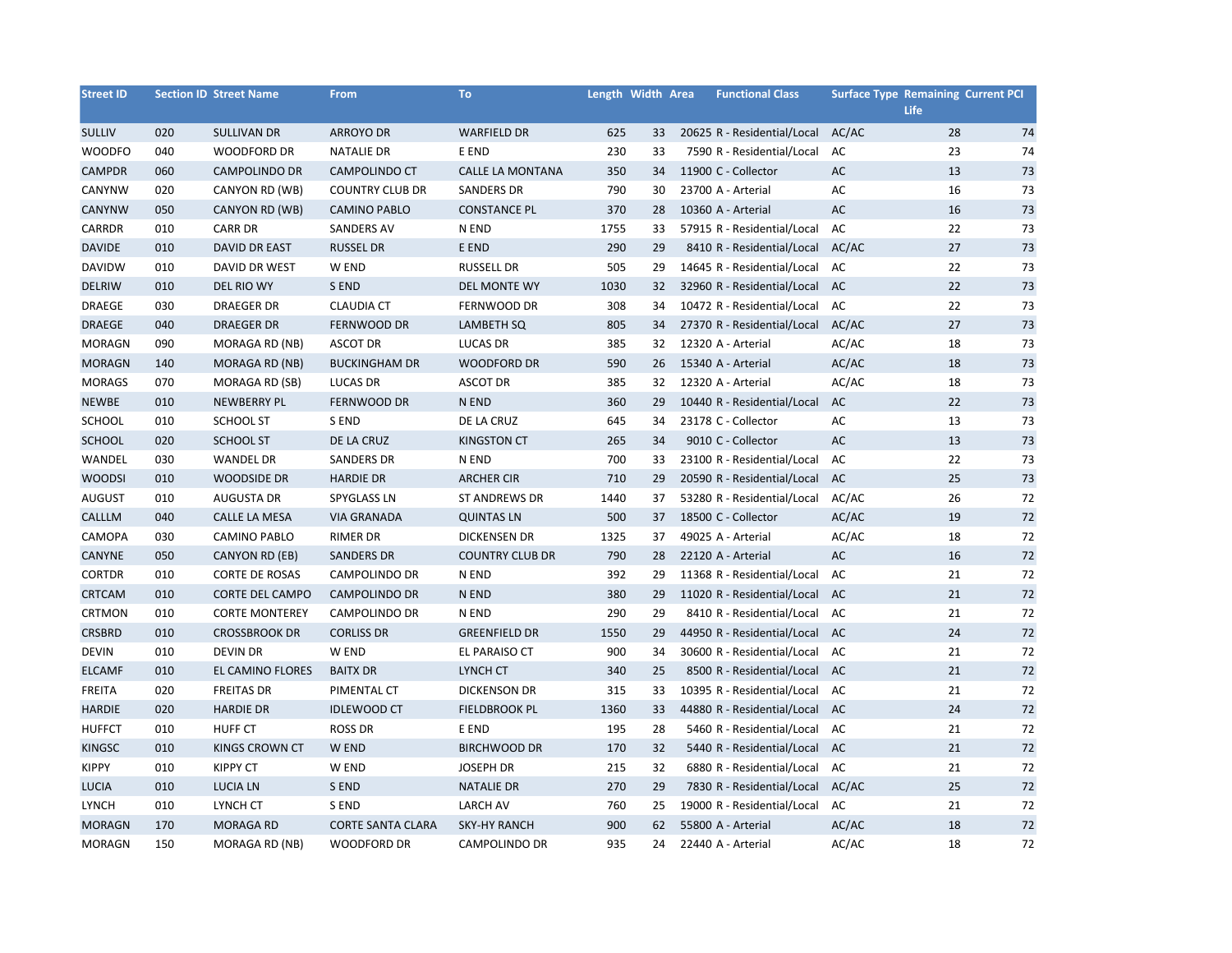| <b>Street ID</b> |     | <b>Section ID Street Name</b> | <b>From</b>             | To                     | Length Width Area |    | <b>Functional Class</b>     | <b>Surface Type Remaining Current PCI</b> | <b>Life</b> |    |
|------------------|-----|-------------------------------|-------------------------|------------------------|-------------------|----|-----------------------------|-------------------------------------------|-------------|----|
| <b>ROSSDR</b>    | 010 | <b>ROSS DR</b>                | <b>LARCH AV</b>         | <b>WANDEL DR</b>       | 640               | 33 | 21120 R - Residential/Local | AC                                        | 21          | 72 |
| <b>THORN</b>     | 010 | <b>THORNDALE PL</b>           | <b>ARROYO DR</b>        | E END                  | 785               | 29 | 22765 R - Residential/Local | AC                                        | 24          | 72 |
| <b>WICKHA</b>    | 010 | <b>WICKHAM DR</b>             | S END                   | <b>DEL MONTE WY</b>    | 950               | 32 | 30400 R - Residential/Local | AC                                        | 21          | 72 |
| <b>ALLENC</b>    | 010 | <b>ALLEN CT</b>               | DAVID DR W              | N END                  | 250               | 29 | 7250 R - Residential/Local  | AC                                        | 21          | 71 |
| <b>BELFA</b>     | 010 | <b>BELFAIR PL</b>             | W END                   | <b>FERNWOOD DR</b>     | 295               | 28 | 8260 R - Residential/Local  | AC                                        | 21          | 71 |
| <b>BIRCHW</b>    | 020 | <b>BIRCHWOOD DR</b>           | KINGS CROWN CT          | <b>BIRCHWOOD PL</b>    | 1155              | 33 | 38115 R - Residential/Local | AC                                        | 21          | 71 |
| CANYNW           | 030 | CANYON RD (WB)                | <b>SANDERS DR</b>       | <b>LARCH AV</b>        | 475               | 30 | 14250 A - Arterial          | AC                                        | 15          | 71 |
| <b>COCLEB</b>    | 065 | <b>COUNTRY CLUB DR</b>        | SANDRINGHAM SOUTH E END |                        | 495               | 34 | 16830 C - Collector         | AC                                        | 12          | 71 |
| <b>DRAEGE</b>    | 020 | <b>DRAEGER DR</b>             | <b>DEVIN DR</b>         | <b>CLAUDIA CT</b>      | 1390              | 34 | 47260 R - Residential/Local | AC                                        | 21          | 71 |
| <b>GLENAL</b>    | 010 | <b>GLEN ALPINE CT</b>         | W END                   | <b>COUNTRY CLUB DR</b> | 460               | 21 | 9660 R - Residential/Local  | AC                                        | 21          | 71 |
| <b>GLORIA</b>    | 010 | <b>GLORIA CT</b>              | <b>CARR DR</b>          | E END                  | 300               | 25 | 7500 R - Residential/Local  | AC                                        | 21          | 71 |
| <b>JOSEPH</b>    | 040 | <b>JOSEPH DR</b>              | SAN PABLO CT            | E END                  | 650               | 33 | 21450 R - Residential/Local | AC                                        | 21          | 71 |
| <b>MORAGS</b>    | 060 | <b>MORAGA RD (SB)</b>         | <b>RHEEM BL</b>         | <b>LUCAS DR</b>        | 1750              | 32 | 56000 A - Arterial          | AC/AC                                     | 17          | 71 |
| SCHOOL           | 030 | SCHOOL ST                     | <b>KINGSTON CT</b>      | SILVIA CT              | 240               | 34 | 8160 C - Collector          | AC                                        | 12          | 71 |
| <b>ST AND</b>    | 010 | <b>ST ANDREWS DR</b>          | 550 S/O AUGUSTA DR      | <b>AUGUSTA DR</b>      | 550               | 36 | 19800 R - Residential/Local | AC                                        | 22          | 71 |
| <b>BAITX</b>     | 010 | <b>BAITX DR</b>               | EL CAMINO FLORES        | <b>LARCH AV</b>        | 425               | 23 | 9775 R - Residential/Local  | AC                                        | 20          | 70 |
| <b>BIRCHW</b>    | 010 | <b>BIRCHWOOD DR</b>           | W END                   | <b>KINGS CROWN CT</b>  | 160               | 33 | 5280 R - Residential/Local  | AC                                        | 20          | 70 |
| CAMOPA           | 050 | <b>CAMINO PABLO</b>           | <b>OXFORD DR</b>        | <b>HODGES DR</b>       | 740               | 52 | 38480 A - Arterial          | AC/AC                                     | 17          | 70 |
| CANYNE           | 020 | CANYON RD (EB)                | <b>CONSTANCE PL</b>     | <b>CAMINO PABLO</b>    | 370               | 30 | 11100 A - Arterial          | AC                                        | 15          | 70 |
| <b>DERBY</b>     | 010 | <b>DERBY LN</b>               | W END                   | <b>DONALD DR</b>       | 1215              | 33 | 40095 R - Residential/Local | AC                                        | 20          | 70 |
| <b>HETFIE</b>    | 010 | <b>HETFIELD PL</b>            | S END                   | N END                  | 810               | 25 | 20250 R - Residential/Local | AC                                        | 20          | 70 |
| LENEL            | 010 | LENELLE CT                    | S END                   | N END                  | 520               | 28 | 14560 R - Residential/Local | AC                                        | 20          | 70 |
| <b>MORAGS</b>    | 040 | MORAGA RD (SB)                | <b>HANSEN CT</b>        | <b>DELORES CT</b>      | 550               | 24 | 13200 A - Arterial          | AC/AC                                     | 16          | 70 |
| SANPAB           | 010 | SAN PABLO CT                  | W END                   | <b>JOSEPH DR</b>       | 1110              | 30 | 33300 R - Residential/Local | AC                                        | 20          | 70 |
| SCHOOL           | 050 | <b>SCHOOL ST</b>              | HAZELWOOD PL            | 0420 N HAZELWOOD PL    | 420               | 35 | 14700 C - Collector         | AC                                        | 12          | 70 |
| SILVIA           | 010 | SILVIA CT                     | <b>SCHOOL ST</b>        | E END                  | 270               | 32 | 8640 R - Residential/Local  | AC                                        | 20          | 70 |
| <b>BETLIN</b>    | 010 | <b>BETLIN PL</b>              | <b>WOODFORD DR</b>      | N END                  | 210               | 30 | 6300 R - Residential/Local  | AC                                        | 19          | 69 |
| <b>BIRKDA</b>    | 010 | <b>BIRKDALE PL</b>            | S END                   | FERNWOOD DR            | 475               | 25 | 11875 R - Residential/Local | AC                                        | 20          | 69 |
| <b>CAMOPA</b>    | 060 | <b>CAMINO PABLO</b>           | <b>HODGES DR</b>        | <b>SHUEY DR</b>        | 1485              | 61 | 90585 A - Arterial          | AC/AC                                     | 16          | 69 |
| <b>DELRIC</b>    | 010 | DEL RIO CT                    | W END                   | DEL RIO WY             | 360               | 30 | 10800 R - Residential/Local | AC                                        | 20          | 69 |
| <b>DRAEGE</b>    | 010 | <b>DRAEGER DR</b>             | <b>MORAGA RD</b>        | <b>DEVIN DR</b>        | 655               | 34 | 22270 R - Residential/Local | AC                                        | 20          | 69 |
| <b>JEANCT</b>    | 010 | <b>JEAN CT</b>                | W END                   | SAN PABLO CT           | 270               | 29 | 7830 R - Residential/Local  | AC                                        | 20          | 69 |
| <b>KENTCT</b>    | 010 | <b>KENT CT</b>                | S END                   | FERNWOOD DR            | 415               | 21 | 8715 R - Residential/Local  | AC                                        | 20          | 69 |
| LUCAS            | 010 | <b>LUCAS DR</b>               | <b>MORAGA RD</b>        | 0160 E MORAGA RD       | 160               | 32 | 5120 R - Residential/Local  | AC/AC                                     | 23          | 69 |
| <b>LUCAS</b>     | 030 | <b>LUCAS DR</b>               | <b>WILLIAMS DR</b>      | <b>WILLIAMS DR</b>     | 255               | 32 | 8160 R - Residential/Local  | AC/AC                                     | 23          | 69 |
| <b>MORAGN</b>    | 102 | MORAGA RD (NB)                | 646' N/O LUCAS DR       | 904' N/O LUCAS DR      | 258               | 27 | 6966 A - Arterial           | AC/AC                                     | 16          | 69 |
| <b>MORAGS</b>    | 020 | MORAGA RD (SB)                | <b>WOODFORD DR</b>      | <b>BUCKINGHAM DR</b>   | 590               | 26 | 15340 A - Arterial          | AC/AC                                     | 16          | 69 |
| <b>MORAGS</b>    | 080 | MORAGA RD (SB)                | <b>ASCOT DR</b>         | <b>DONALD DR</b>       | 450               | 32 | 14400 A - Arterial          | AC/AC                                     | 16          | 69 |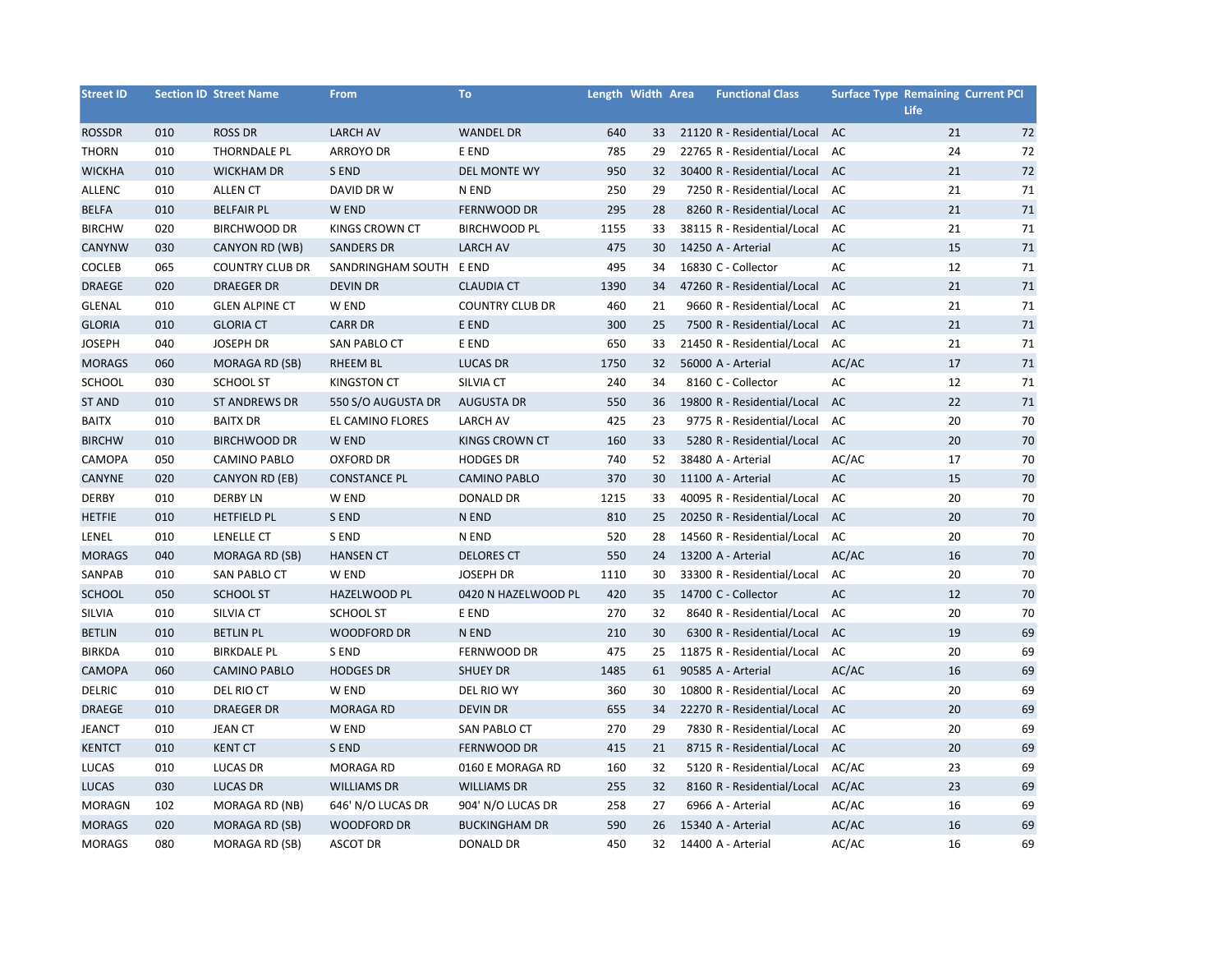| <b>Street ID</b> |            | <b>Section ID Street Name</b>  | <b>From</b>                         | To                       | Length Width Area |    | <b>Functional Class</b>     | <b>Surface Type Remaining Current PCI</b> | <b>Life</b> |    |
|------------------|------------|--------------------------------|-------------------------------------|--------------------------|-------------------|----|-----------------------------|-------------------------------------------|-------------|----|
| <b>REYNOL</b>    | 010        | <b>REYNOLDS CT</b>             | S END                               | <b>WHITING CT</b>        | 185               | 35 | 6475 R - Residential/Local  | AC                                        | 20          | 69 |
| <b>ST AND</b>    | 020        | <b>ST ANDREWS DR</b>           | <b>AUGUSTA DR</b>                   | <b>CYPRESS POINT WY</b>  | 780               | 37 | 28860 R - Residential/Local | AC                                        | 20          | 69 |
| ST MAR           | 020        | <b>ST MARYS RD</b>             | 0650 E MORAGA RD                    | <b>CARTER DR</b>         | 2180              | 31 | 67580 A - Arterial          | AC                                        | 14          | 69 |
| <b>VIAGRA</b>    | 020        | <b>VIA GRANADA</b>             | <b>CORTE DEL SOL</b>                | CALLE LA MESA            | 470               | 30 | 14100 C - Collector         | AC/AC                                     | 17          | 69 |
| <b>BLUMER</b>    | 010        | <b>BLUMERT PL</b>              | <b>NATALIE DR</b>                   | E END                    | 145               | 32 | 4640 R - Residential/Local  | AC                                        | 19          | 68 |
| <b>DONALD</b>    | 110        | <b>DONALD DR</b>               | W END                               | <b>DERBY LN</b>          | 2085              | 33 | 70120 C - Collector         | AC                                        | 11          | 68 |
| <b>JOSEPH</b>    | 010        | <b>JOSEPH DR</b>               | BOLLINGER CANYON RD BRECK CT        |                          | 500               | 33 | 16500 R - Residential/Local | AC                                        | 19          | 68 |
| <b>JOSEPH</b>    | 030        | <b>JOSEPH DR</b>               | <b>KIPPY CT</b>                     | SAN PABLO CT             | 670               | 33 | 22110 R - Residential/Local | AC                                        | 19          | 68 |
| <b>KINSTO</b>    | 010        | <b>KINGSTON CT</b>             | <b>SCHOOL ST</b>                    | E END                    | 190               | 32 | 6080 R - Residential/Local  | <b>AC</b>                                 | 19          | 68 |
| <b>MORAGN</b>    | 103        | MORAGA RD (NB)                 | 904' N/O LICAS DR                   | <b>RHEEM BLVD</b>        | 588               | 32 | 18816 A - Arterial          | AC/AC                                     | 15          | 68 |
| <b>ST AND</b>    | 030        | <b>ST ANDREWS DR</b>           | <b>CYPRESS POINT WY</b>             | <b>MORAGA WY</b>         | 410               | 37 | 15170 R - Residential/Local | AC                                        | 20          | 68 |
| CANYNE           | 030        | CANYON RD (EB)                 | <b>CAMINO PABLO</b>                 | <b>LARCH AV</b>          | 955               | 30 | 28650 A - Arterial          | AC                                        | 13          | 67 |
|                  |            | <b>COUNTRY CLUB DR</b><br>(WB) | SCHOOL ST                           | <b>ST ANDREWS DR</b>     | 1390              | 18 | 25020 C - Collector         | AC/AC                                     | 15          | 67 |
| COCLWB<br>PASGRN | 030<br>070 | <b>PASEO GRANDE</b>            | <b>CORTE LA RADO</b>                | <b>CORTE AZUL</b>        | 295               | 33 | 9735 C - Collector          | AC                                        | 10          | 67 |
| RHEEMB           | 040        | <b>RHEEM BL</b>                | LA SALLE DR                         | 1335 E LA SALLE DR       | 1335              | 37 | 49395 A - Arterial          | AC                                        | 14          | 67 |
| <b>RHEEMB</b>    | 072        | <b>RHEEM BL</b>                | 554' E/O MORAGA RD                  | <b>CHALDA WY</b>         | 306               | 50 | 15300 A - Arterial          | AC                                        | 14          | 67 |
| SHEILA           | 010        | SHEILA CT                      | DE LA CRUZ                          | N END                    | 575               | 29 | 16675 R - Residential/Local | AC                                        | 18          | 67 |
| <b>CAMORI</b>    | 060        | <b>CAMINO RICARDO</b>          | <b>GREENFIELD DR</b>                | <b>ASHBROOK PL</b>       | 1350              | 33 | 44550 C - Collector         | AC                                        | 10          | 66 |
| CAMPDR           | 110        | <b>CAMPOLINDO DR</b>           | <b>NATALIE DR</b>                   | E END                    | 700               | 33 | 23100 C - Collector         | AC                                        | 10          | 66 |
| <b>DONALD</b>    | 120        | <b>DONALD DR</b>               | <b>DERBY LN</b>                     | FERNWOOD DR              | 1060              | 33 | 34980 C - Collector         | AC                                        | 10          | 66 |
| <b>FAIRFI</b>    | 010        | <b>FAIRFIELD PL</b>            | <b>MAYFIELD PL</b>                  | <b>CAMINO PABLO</b>      | 930               | 29 | 26970 R - Residential/Local | AC                                        | 20          | 66 |
| LANCE            | 010        | <b>LANCE CT</b>                | <b>SANDERS DR</b>                   | N END                    | 570               | 25 | 14250 R - Residential/Local | AC                                        | 18          | 66 |
| <b>MORAGN</b>    | 160        | <b>MORAGA RD</b>               | <b>CAMPOLINDO DR</b>                | <b>CORTE SANTA CLARA</b> | 745               | 42 | 31290 A - Arterial          | AC/AC                                     | 14          | 66 |
| <b>MORAGN</b>    | 120        | MORAGA RD (NB)                 | <b>DELORES CT</b>                   | <b>HANSEN CT</b>         | 550               | 24 | 13200 A - Arterial          | AC/AC                                     | 14          | 66 |
| PASDCM           | 010        | PASEO DEL CAMPO                | <b>PASEO GRANDE</b>                 | <b>CAMPOLINDO DR</b>     | 260               | 29 | 7540 R - Residential/Local  | AC                                        | 18          | 66 |
| RHEEMB           | 050        | RHEEM BL                       | 1355 E LA SALLE DR                  | <b>CENTER ST</b>         | 775               | 50 | 38750 A - Arterial          | AC                                        | 13          | 66 |
|                  |            | <b>COUNTRY CLUB DR</b>         |                                     |                          |                   |    |                             |                                           |             |    |
| <b>COCLEB</b>    | 010        | (EB)                           | <b>ST ANDREWS DR</b>                | <b>SCHOOL ST</b>         | 1390              | 18 | 25020 C - Collector         | AC/AC                                     | 15          | 65 |
| <b>FERNWO</b>    | 020        | FERNWOOD DR                    | <b>BIRKDALE PL</b>                  | WILLOWSPRING LN          | 1135              | 33 | 37455 C - Collector         | AC/AC                                     | 15          | 65 |
| <b>LYNWOO</b>    | 010        | LYNWOOD PL                     | W END                               | <b>GREENFIELD DR</b>     | 800               | 29 | 23200 R - Residential/Local | AC                                        | 17          | 65 |
| CANYNW           | 040        | CANYON RD (WB)                 | <b>LARCH AV</b>                     | <b>CAMINO PABLO</b>      | 955               | 28 | 26740 A - Arterial          | AC                                        | 12          | 64 |
| <b>IVYPL</b>     | 020        | <b>IVY PL</b>                  | S END                               | N END                    | 300               | 34 | 10200 R - Residential/Local | AC                                        | 17          | 64 |
| <b>MORAGN</b>    | 101        | MORAGA RD (NB)                 | <b>LUCAS DR</b>                     | 646' N/O LUCAS DR        | 646               | 32 | 20672 A - Arterial          | AC/AC                                     | 13          | 64 |
| <b>ST MAR</b>    | 030        | <b>ST MARYS RD</b>             | <b>CARTER DR</b>                    | <b>STAFFORD DR</b>       | 410               | 37 | 15170 A - Arterial          | AC                                        | 12          | 64 |
| WILLIA           | 010        | <b>WILLIAMS DR</b>             | <b>LUCAS DR</b>                     | E END                    | 2300              | 32 | 73600 R - Residential/Local | AC                                        | 17          | 64 |
| <b>AUGUST</b>    | 020        | <b>AUGUSTA DR</b>              | <b>ST ANDREWS DR</b>                | 1005 S ST ANDREWS DR     | 1005              | 37 | 37185 R - Residential/Local | AC/AC                                     | 15          | 63 |
| LUCAS            | 020        | <b>LUCAS DR</b>                | 0160 E MORAGA RD                    | <b>WILLIAMS DR</b>       | 755               | 32 | 24160 R - Residential/Local | AC/AC                                     | 18          | 63 |
| <b>SCHOOL</b>    | 060        | <b>SCHOOL ST</b>               | 0420 N HAZELWOOD PL COUNTRY CLUB DR |                          | 640               |    | 37 23680 C - Collector      | AC/AC                                     | 14          | 63 |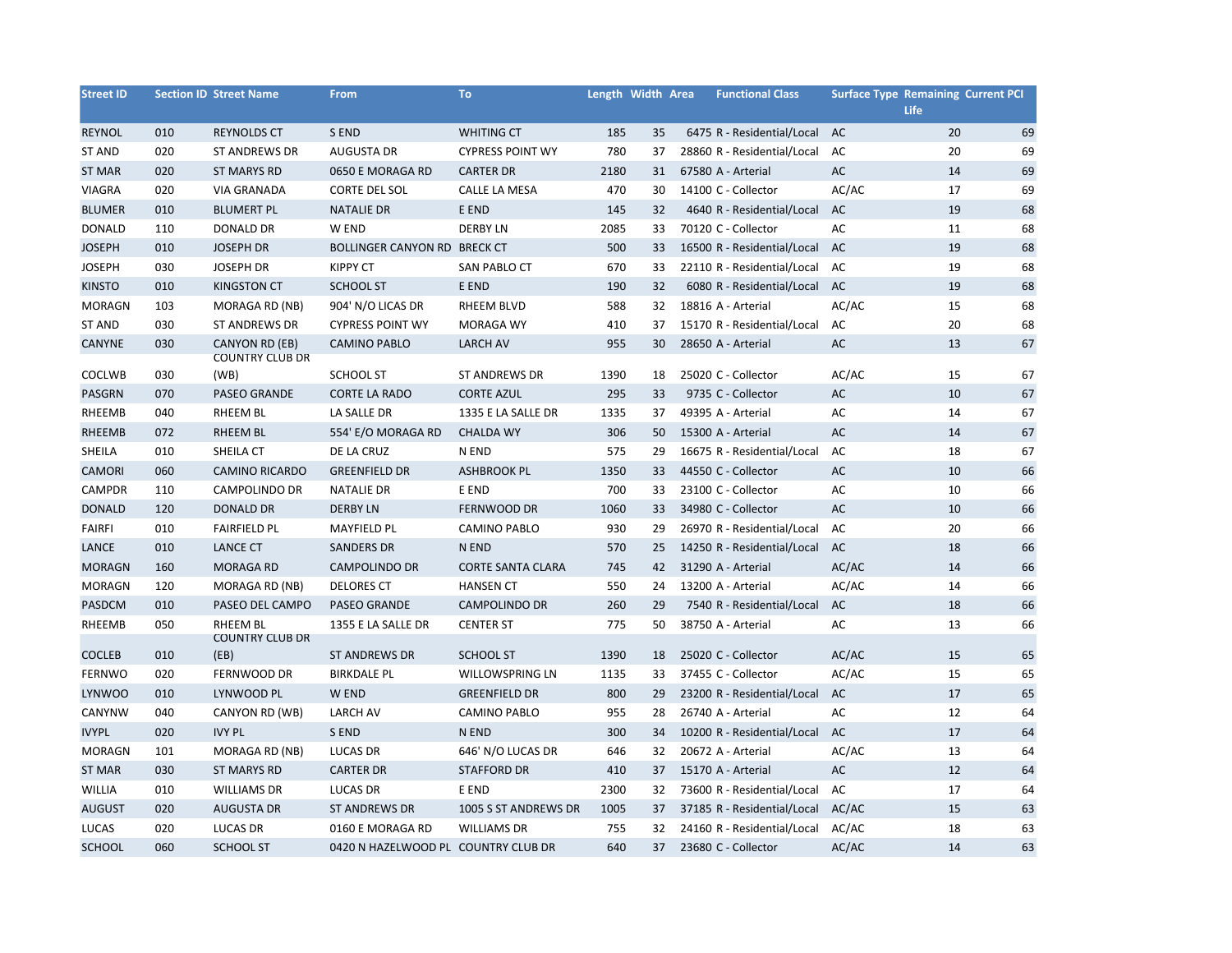| <b>Street ID</b> |     | <b>Section ID Street Name</b> | From                                   | <b>To</b>                                | Length Width Area |    | <b>Functional Class</b>       | <b>Surface Type Remaining Current PCI</b> |                |    |
|------------------|-----|-------------------------------|----------------------------------------|------------------------------------------|-------------------|----|-------------------------------|-------------------------------------------|----------------|----|
|                  |     |                               |                                        |                                          |                   |    |                               |                                           | <b>Life</b>    |    |
| ST MAR           | 010 | <b>ST MARYS RD</b>            | <b>MORAGA RD</b>                       | 0650 E MORAGA RD                         | 650               | 43 | 27950 A - Arterial            | AC                                        | 12             | 63 |
| <b>CAMPDR</b>    | 020 | <b>CAMPOLINDO DR</b>          | <b>CORTE MONTEREY</b>                  | <b>CORTE MATEO</b>                       | 630               | 33 | 20790 C - Collector           | AC                                        | 9              | 62 |
| <b>DICKEN</b>    | 010 | <b>DICKENSON DR</b>           | <b>CAMINO PABLO</b>                    | <b>LARCH AV</b>                          | 865               | 33 | 28545 R - Residential/Local   | AC/AC                                     | 17             | 62 |
| RHEEMB           | 010 | RHEEM BL                      | W CITY LIMITS                          | <b>HAROLD DR</b>                         | 530               | 32 | 16960 A - Arterial            | AC                                        | 11             | 62 |
| <b>WOODFO</b>    | 020 | <b>WOODFORD DR</b>            | <b>CAMELFORD CT</b>                    | <b>BETLIN PL</b>                         | 330               | 33 | 10890 R - Residential/Local   | AC/AC                                     | 17             | 62 |
| <b>CAMPDR</b>    | 050 | <b>CAMPOLINDO DR</b>          | <b>CORTE DE ROSAS</b>                  | CAMPOLINDO CT                            | 440               | 33 | 14520 C - Collector           | AC                                        | 8              | 61 |
| <b>FERNWO</b>    | 100 | FERNWOOD DR                   | <b>BIRCHWOOD DR</b>                    | <b>RHEEM BL</b>                          | 515               | 33 | 16995 C - Collector           | AC/AC                                     | 13             | 61 |
| RHEEMB           | 020 | <b>RHEEM BL</b>               | <b>HAROLD DR</b>                       | <b>SCOFIELD DR</b>                       | 2300              | 36 | 82800 A - Arterial            | AC                                        | 11             | 61 |
| RHEEMB           | 070 | <b>RHEEM BL</b>               | <b>MORAGA RD</b>                       | 554' E/O MORAGA RD                       | 554               | 58 | 32132 A - Arterial            | AC                                        | 11             | 61 |
| <b>ASHFO</b>     | 010 | <b>ASHFORD PL</b>             | <b>CORLISS DR</b>                      | N END                                    | 200               | 29 | 5800 R - Residential/Local    | AC/AC                                     | 15             | 60 |
| <b>WOODFO</b>    | 030 | <b>WOODFORD DR</b>            | <b>BETLIN PL</b>                       | <b>NATALIE DR</b>                        | 380               | 33 | 12540 R - Residential/Local   | AC                                        | 14             | 60 |
| CAMORI           | 050 | <b>CAMINO RICARDO</b>         | <b>CORLISS DR</b>                      | <b>GREENFIELD DR</b>                     | 635               | 33 | 20955 C - Collector           | AC                                        | 8              | 59 |
| <b>ST MAR</b>    | 050 | <b>ST MARYS RD</b>            | ST MARYS PARKWAY                       | RHEEM BL                                 | 1395              | 35 | 48825 A - Arterial            | AC                                        | 11             | 59 |
| <b>CRTDSL</b>    | 010 | CORTE DEL SOL                 | S END                                  | <b>VIA GRANADA</b>                       | 210               | 32 | 6720 R - Residential/Local    | AC                                        | 13             | 58 |
| CAMELF           | 010 | CAMELFORD CT                  | W END                                  | <b>WOODFORD DR</b>                       | 460               | 25 | 11500 R - Residential/Local   | AC/AC                                     | 13             | 57 |
| <b>CAMORI</b>    | 020 | <b>CAMINO RICARDO</b>         | <b>WHITING CT</b>                      | <b>HARDIE DR</b>                         | 1055              | 33 | 34815 C - Collector           | AC                                        | $\overline{7}$ | 57 |
| <b>CORLIS</b>    | 040 | <b>CORLISS DR</b>             | CAMINO RICARDO                         | <b>WINSLOW PL</b>                        | 325               | 33 | 10725 C - Collector           | AC                                        | $\overline{7}$ | 57 |
| <b>WHITIN</b>    | 020 | <b>WHITING CT</b>             | <b>REYNOLDS CT</b>                     | <b>AVILA LN</b>                          | 210               | 32 | 6720 R - Residential/Local    | <b>AC</b>                                 | 13             | 57 |
| <b>CAMPDR</b>    | 040 | <b>CAMPOLINDO DR</b>          | <b>CORTE DEL CAMPO</b>                 | DORTE DE ROSAS                           | 450               | 33 | 14850 C - Collector           | AC                                        | $\overline{7}$ | 56 |
| <b>DEVIN</b>     | 020 | <b>DEVIN DR</b>               | EL PARAISO CT                          | <b>MORAGA RD</b>                         | 270               | 34 | 9180 R - Residential/Local    | <b>AC</b>                                 | 12             | 56 |
| <b>CYPRES</b>    | 010 | <b>CYPRESS POINT WY</b>       | <b>ST ANDREWS DR</b>                   | E END                                    | 1130              | 33 | 37290 R - Residential/Local   | AC                                        | 12             | 55 |
| RHEEMB           | 030 | <b>RHEEM BL</b>               | <b>SCOFIELD DR</b>                     | LA SALLE DR                              | 350               | 36 | 12600 A - Arterial            | AC                                        | 9              | 55 |
| <b>WHITIN</b>    | 030 | <b>WHITING CT</b>             | <b>AVILA LN</b>                        | <b>CAMINO RICARDO</b>                    | 80                | 32 | 2560 R - Residential/Local    | AC                                        | 12             | 55 |
| CAMORI           | 010 | <b>CAMINO RICARDO</b>         | <b>MORAGA WY</b>                       | <b>WHITING CT</b>                        | 470               | 34 | 15980 C - Collector           | AC                                        | 6              | 54 |
| <b>FERNWO</b>    | 090 | FERNWOOD DR                   | <b>DONALD DR</b>                       | <b>BIRCHWOOD DR</b>                      | 875               | 33 | 28875 C - Collector           | AC/AC                                     | 9              | 54 |
| <b>FLEUTI</b>    | 010 | <b>FLEUTI DR</b>              | SANDERS DR                             | N END                                    | 460               | 32 | 14720 R - Residential/Local   | AC                                        | 11             | 54 |
| <b>KIMBER</b>    | 010 | <b>KIMBERLY DR</b>            | 0360 S SCOFIELD DR                     | <b>SCOFIELD DR</b>                       | 360               | 24 | 8640 R - Residential/Local AC |                                           | 11             | 54 |
| CAMPDR           | 030 | CAMPOLINDO DR                 | <b>CORTE MATEO</b>                     | <b>CORTE DEL CAMPO</b>                   | 355               | 33 | 11715 C - Collector           | AC                                        | 6              | 53 |
| <b>FERNWO</b>    | 030 | FERNWOOD DR                   | <b>WILLOWSPRING LN</b>                 | <b>BELFAIR PL</b>                        | 710               | 33 | 23430 C - Collector           | AC/AC                                     | 9              | 53 |
| <b>ST MAR</b>    | 040 | <b>ST MARYS RD</b>            | <b>STAFFORD DR</b>                     | <b>ST MARYS PARKWAY</b>                  | 1295              | 43 | 55685 A - Arterial            | AC                                        | $\overline{7}$ | 51 |
| <b>CAMOPA</b>    | 102 | <b>CAMINO PABLO</b>           | 215' S/O THARP DR<br>0485 E CROSSBROOK | PRIVATE ROAD<br><b>1205 E CROSSBROOK</b> | 1568              | 28 | 43904 A - Arterial            | AC                                        | $\overline{7}$ | 50 |
| <b>CORLIS</b>    | 090 | <b>CORLISS DR</b>             | <b>CT</b>                              | CT                                       | 720               | 33 | 23760 C - Collector           | AC/AC                                     | 8              | 50 |
| <b>WHITIN</b>    | 010 | <b>WHITING CT</b>             | W END                                  | <b>REYNOLDS CT</b>                       | 290               | 35 | 10150 R - Residential/Local   | <b>AC</b>                                 | 10             | 50 |
| <b>LYNWOO</b>    | 020 | LYNWOOD PL                    | <b>GREENFIELD DR</b>                   | <b>CORLISS DR</b>                        | 450               | 32 | 14400 R - Residential/Local   | AC                                        | 9              | 49 |
| <b>MORAGN</b>    | 020 | <b>MORAGA RD (NB)</b>         | <b>ALTA MESA</b>                       | <b>ST MARYS RD</b>                       | 400               | 36 | 14400 A - Arterial            | <b>AC</b>                                 | $\overline{7}$ | 49 |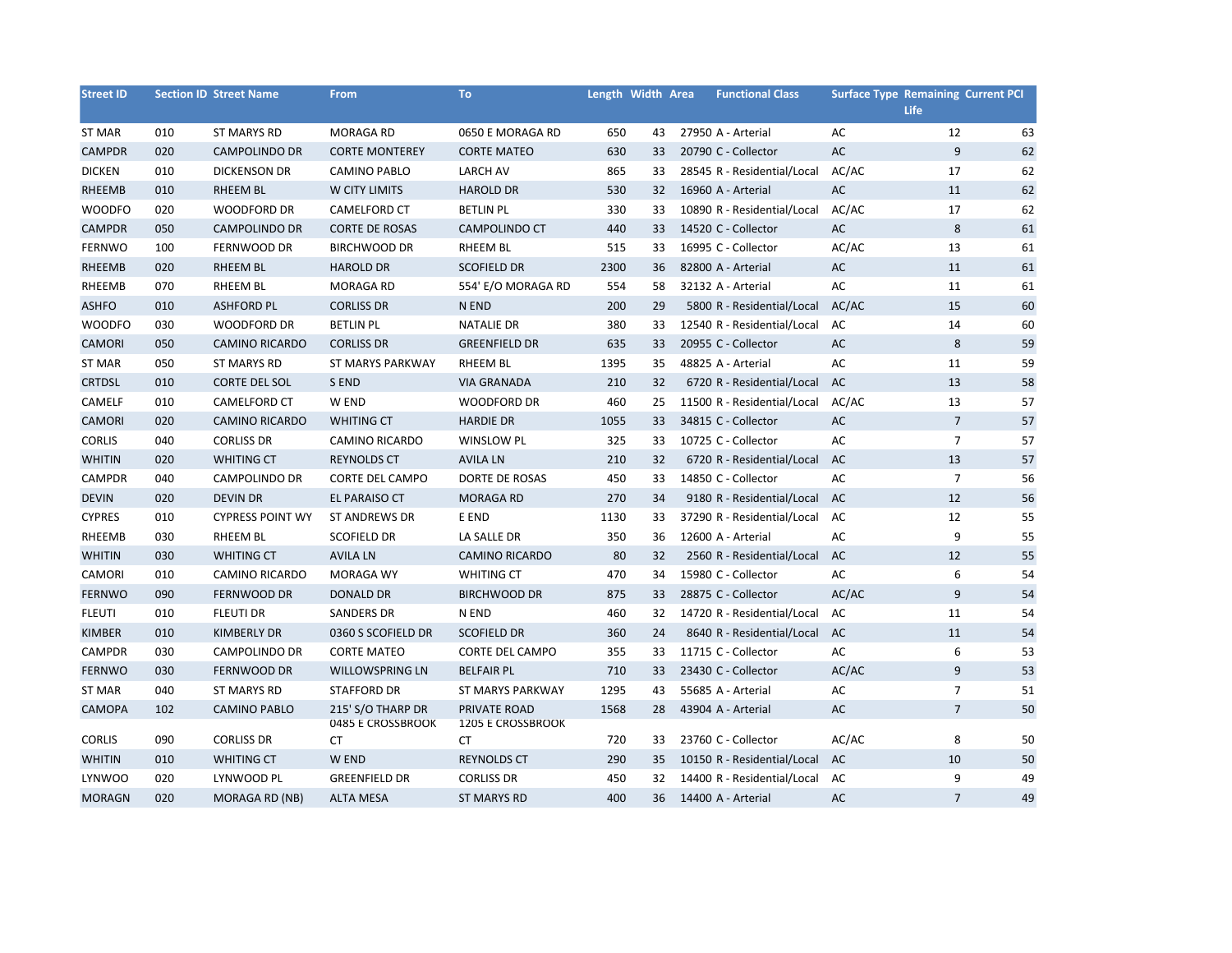| <b>Street ID</b> |     | <b>Section ID Street Name</b> | <b>From</b>                       | <b>To</b>              | Length Width Area |    | <b>Functional Class</b>       | <b>Surface Type Remaining Current PCI</b> | Life           |    |
|------------------|-----|-------------------------------|-----------------------------------|------------------------|-------------------|----|-------------------------------|-------------------------------------------|----------------|----|
| <b>VIAGRA</b>    | 010 | <b>VIA GRANADA</b>            | <b>QUINTAS LN</b>                 | CORTE DEL SOL          | 290               | 30 | 8700 C - Collector            | AC                                        | 5              | 49 |
| <b>VIADER</b>    | 010 | <b>VIADER DR</b>              | <b>COUNTRY CLUB DR</b>            | <b>MORAGA WY</b>       | 410               | 40 | 16400 R - Residential/Local   | AC                                        | $\overline{9}$ | 49 |
| <b>DONALD</b>    | 010 | <b>DONALD DR</b>              | <b>LAIRD DR</b>                   | <b>MORAGA RD</b>       | 1800              | 33 | 59400 C - Collector           | AC                                        | 4              | 46 |
| <b>DONALD</b>    | 005 | <b>DONALD DR</b>              | W END                             | <b>LAIRD DR</b>        | 2215              | 27 | 59805 R - Residential/Local   | AC                                        | 8              | 45 |
| <b>FERNWO</b>    | 050 | FERNWOOD DR                   | <b>BEDFORD PL</b>                 | NEWBERRY PL            | 805               | 33 | 26565 C - Collector           | AC/AC                                     | 6              | 45 |
| AMBERW           | 010 | AMBERWOOD CT                  | W END                             | <b>LARCH AV</b>        | 215               | 29 | 6235 R - Residential/Local    | AC/AC                                     | 8              | 44 |
| CANYNW           | 010 | CANYON RD (WB)                | <b>MORAGA WY</b>                  | <b>COUNTRY CLUB DR</b> | 460               | 40 | 18400 A - Arterial            | AC                                        | 5              | 44 |
| <b>CORLIS</b>    | 010 | <b>CORLISS DR</b>             | <b>WARFIELD DR</b>                | <b>WAKEFIELD DR</b>    | 350               | 33 | 11550 C - Collector           | AC/AC                                     | 5              | 43 |
| <b>BUTTER</b>    | 010 | <b>BUTTERFIELD PL</b>         | S END<br><b>1205 E CROSSBROOK</b> | <b>THARP DR</b>        | 420               | 29 | 12180 R - Residential/Local   | AC/AC                                     | $\overline{7}$ | 42 |
| <b>CORLIS</b>    | 105 | <b>CORLISS DR</b>             | CT                                | LYNWOOD PLACE          | 611               | 36 | 21996 C - Collector           | AC                                        | $\overline{4}$ | 42 |
| <b>MORAGS</b>    | 140 | MORAGA RD (SB)                | <b>ST MARYS RD</b>                | <b>ALTA MESA</b>       | 400               | 36 | 14400 A - Arterial            | AC                                        | 4              | 42 |
| <b>ARCHER</b>    | 010 | <b>ARCHER CIRCLE</b>          | W END                             | <b>WOODSIDE DR</b>     | 240               | 25 | 6000 R - Residential/Local    | AC                                        | 6              | 41 |
| CAMORI           | 030 | <b>CAMINO RICARDO</b>         | <b>HARDIE DR</b>                  | DANEFIELD PL           | 840               | 33 | 27720 C - Collector           | AC                                        | 3              | 40 |
| CANYNE           | 060 | CANYON RD (EB)                | <b>COUNTRY CLUB DR</b>            | <b>MORAGA WY</b>       | 460               | 39 | 17940 A - Arterial            | AC                                        | $\overline{4}$ | 39 |
| <b>MORAGS</b>    | 150 | MORAGA RD (SB)                | <b>ALTA MESA</b>                  | <b>MORAGA WY</b>       | 1435              | 38 | 54530 A - Arterial            | AC                                        | $\overline{4}$ | 39 |
| <b>CORLIS</b>    | 070 | <b>CORLISS DR</b>             | <b>ASHFORD PL</b>                 | <b>CROSSBROOK CT</b>   | 835               | 33 | 27555 C - Collector           | AC                                        | 3              | 38 |
| <b>CORLIS</b>    | 120 | <b>CORLISS DR</b>             | LYNWOOD PL                        | MORAGA RD              | 390               | 36 | 14040 C - Collector           | AC                                        | 3              | 38 |
| SELBWE           | 010 | SELBORNE WY EAST              | <b>OXFORD DR</b>                  | E END                  | 450               | 32 | 14400 R - Residential/Local   | AC                                        | $\overline{4}$ | 37 |
| GAYWOO           | 010 | GAYWOOD PL                    | W END                             | CEDARWOOD DR           | 750               | 29 | 21750 R - Residential/Local   | AC                                        | $\mathbf{1}$   | 28 |
| <b>MORAGN</b>    | 010 | MORAGA RD (NB)                | <b>MORAGA WY</b>                  | <b>ALTA MESA</b>       | 1435              | 34 | 48790 A - Arterial            | AC                                        | $\mathbf{1}$   | 28 |
| <b>QUINT</b>     | 010 | <b>QUINTAS LN</b>             | PASEO DEL RIO                     | CALLE LA MESA          | 680               | 29 | 19720 R - Residential/Local   | AC                                        | $\mathbf 1$    | 28 |
| <b>CANYNE</b>    | 010 | <b>CANYON RD</b>              | <b>SOUTH CITY LIMITS</b>          | <b>CONSTANCE PL</b>    | 4840              |    | 24 116160 A - Arterial        | AC/AC                                     | $\mathbf{1}$   | 27 |
| LAKEF            | 010 | LAKEFIELD RD                  | S END                             | THARP DR               | 390               | 29 | 11310 R - Residential/Local   | AC                                        | $\mathbf 1$    | 27 |
| <b>CORLIS</b>    | 050 | <b>CORLISS DR</b>             | <b>WINSLOW PL</b>                 | YORK PL                | 245               | 33 | 8085 C - Collector            | AC                                        | $\mathbf 0$    | 26 |
| SPRING           | 010 | SPRINGFIELD PL                | S END                             | <b>THARP DR</b>        | 400               | 32 | 12800 R - Residential/Local   | AC                                        | $\pmb{0}$      | 25 |
| <b>CAMORI</b>    | 040 | <b>CAMINO RICARDO</b>         | <b>DANEFIELD PL</b>               | <b>CORLISS DR</b>      | 325               | 33 | 10725 C - Collector           | AC                                        | $\mathbf 0$    | 24 |
| PASDRI           | 020 | PASEO DEL RIO                 | <b>QUINTAS LN</b>                 | <b>CORTE ROYAL</b>     | 470               | 33 | 15510 C - Collector           | AC                                        | $\mathbf 0$    | 24 |
| PASDRI           | 030 | PASEO DEL RIO                 | <b>CORTE ROYAL</b>                | CALLE LA MESA          | 530               | 33 | 17490 C - Collector           | AC                                        | $\mathbf 0$    | 24 |
| SARAH            | 010 | <b>SARAH LN</b>               | <b>RIMER DR</b>                   | E END                  | 650               | 25 | 16250 R - Residential/Local   | AC                                        | $\mathbf 0$    | 24 |
| <b>CONSTA</b>    | 010 | <b>CONSTANCE PL</b>           | <b>CANYON RD</b>                  | N END                  | 380               | 30 | 11400 R - Residential/Local   | AC                                        | $\mathbf 0$    | 22 |
| MILLFI           | 010 | MILLFIELD PL                  | DEERFIELD DR                      | E END                  | 540               | 29 | 15660 R - Residential/Local   | AC                                        | 0              | 21 |
| <b>HARDIE</b>    | 010 | <b>HARDIE DR</b>              | <b>MORAGA WY</b>                  | <b>IDLEWOOD CT</b>     | 180               | 33 | 5940 R - Residential/Local    | AC                                        | $\mathbf 0$    | 20 |
| <b>LONGFI</b>    | 010 | LONGFIELD PL                  | FERNWOOD DR                       | N END                  | 600               | 29 | 17400 R - Residential/Local   | AC                                        | 0              | 20 |
| <b>MADSEN</b>    | 010 | <b>MADSEN CT</b>              | <b>CAMINO PABLO</b>               | N END                  | 340               | 12 | 4080 R - Residential/Local    | AC                                        | $\mathbf 0$    | 19 |
| <b>CAMPCT</b>    | 010 | CAMPOLINDO CT                 | CAMPOLINDO DR                     | N END                  | 310               | 29 | 8990 R - Residential/Local    | AC                                        | 0              | 18 |
| <b>CRTFOR</b>    | 010 | <b>CORTE FORTUNA</b>          | <b>CALLE LA MESA</b>              | E END                  | 260               | 29 | 7540 R - Residential/Local AC |                                           | $\mathbf 0$    | 18 |